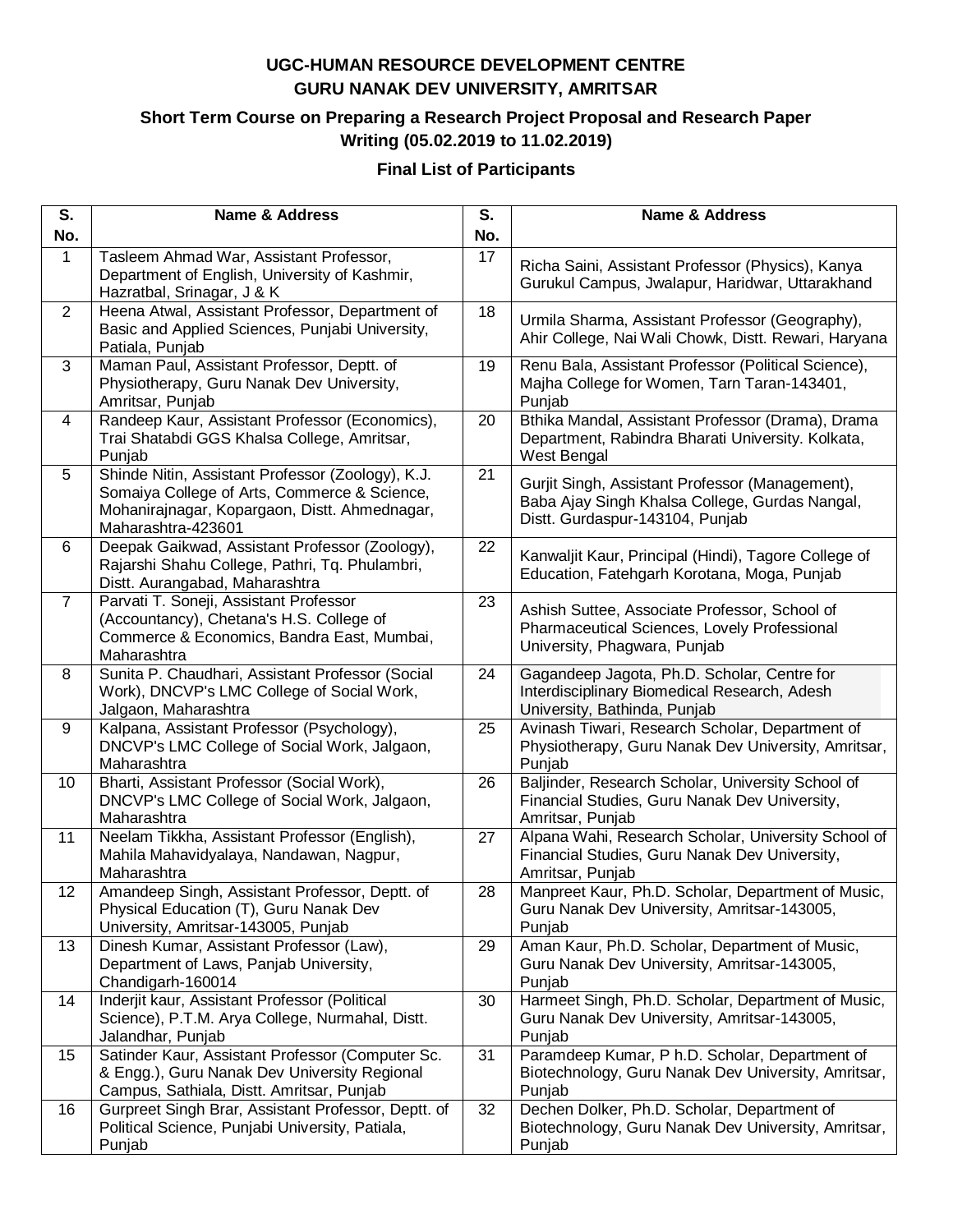| 33 | Deeksha Marothia, Ph.D. Scholar, Department of                                                                                                  | 40 | Prithvi Raj M., Ph.D. Scholar, School of Social                                                                                |
|----|-------------------------------------------------------------------------------------------------------------------------------------------------|----|--------------------------------------------------------------------------------------------------------------------------------|
|    | Biotechnology, Guru Nanak Dev University,                                                                                                       |    | Sciences, Guru Nanak Dev University, Amritsar,                                                                                 |
|    | Amritsar, Punjab                                                                                                                                |    | Punjab                                                                                                                         |
| 34 | Priya Mahajan, DBT-RA, Department of                                                                                                            | 41 | Geetu Bala, Ph.D. Scholar, Department of Music,                                                                                |
|    | Biotechnology, Guru Nanak Dev University,                                                                                                       |    | Guru Nanak Dev University, Amritsar-143005,                                                                                    |
|    | Amritsar-143005, Punjab                                                                                                                         |    | Punjab                                                                                                                         |
| 35 | Sukirte Wali, ICMR-SRF, Department of                                                                                                           | 42 | Nidhi Verma, Research Scholar, University School of                                                                            |
|    | Biotechnology, Guru Nanak Dev University,                                                                                                       |    | Financial Studies, Guru Nanak Dev University,                                                                                  |
|    | Amritsar, Punjab                                                                                                                                |    | Amritsar, Punjab                                                                                                               |
| 36 | Kuldeep Kaur, Department of Biotechnology, Guru<br>Nanak Dev University, Amritsar-143005, Punjab                                                | 43 | Keshari Nandan, Research Scholar, Department of<br>Chemistry, Gurukula Kangri Vishwavidyalaya,<br>Haridwar-249404, Uttarakhand |
| 37 | Sonu Kumar, Research Scholar, Deptt. of<br>Chemistry, Gurukula Kangri Vishwavidyalaya<br>Haridwar, Uttarakhand                                  | 44 | Savita, Ph.D. Scholar, Department of Music, Guru<br>Nanak Dev University, Amritsar-143005, Punjab                              |
| 38 | Sukhmani Kaur, JRF, Deptt. of Journalism & Mass<br>Communications, Guru Nanak Dev University<br>Regional Campus, Ladhewali, Jalandhar, Punjab   | 45 | Varinder Singh, Ph.D. Scholar, Department of Music,<br>Punjabi University, Patiala-147001, Punjab                              |
| 39 | Umesh Kumar Maurya, Research Scholar, MYAS-<br>GNDU Deptt. of Sports Sciences & medicine, Guru<br>Nanak Dev University, Amritsar-143005, Punjab | 46 | Rizwan Khalid, Ph.D. Scholar, Department of Music,<br>Punjabi University, Patiala-147001, Punjab                               |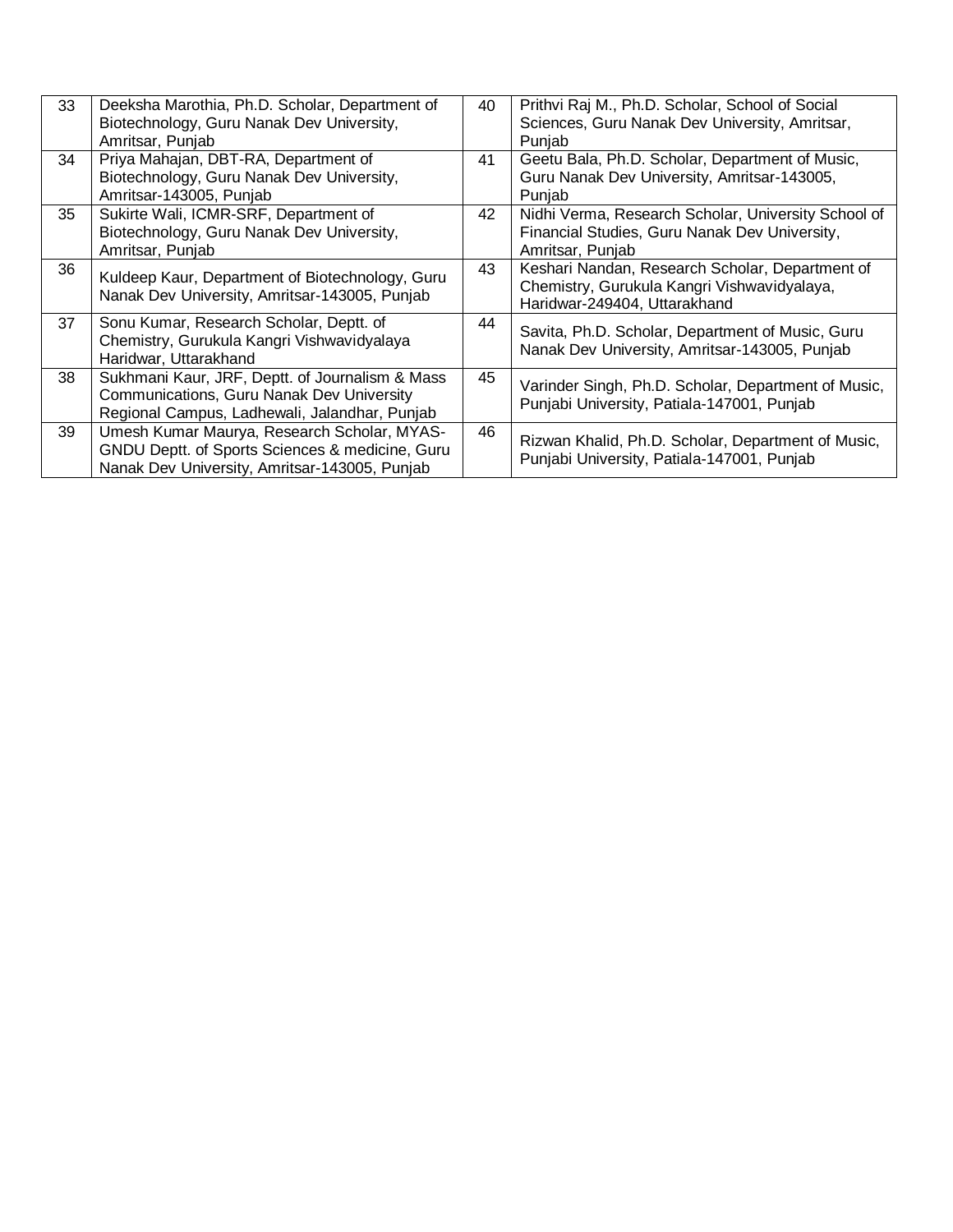#### **Short Term Course on Preparing a Research Project Proposal and Research Paper Writing (05.02.2019 to 11.02.2019)**

#### **List of Participants**

| Sr.<br>No.     | <b>Name &amp; Address</b>                                                                                                                                                | <b>Mobile</b><br><b>Number</b> | <b>Email ID</b>              |
|----------------|--------------------------------------------------------------------------------------------------------------------------------------------------------------------------|--------------------------------|------------------------------|
| 1              | Satinder Kumar, Assistant Professor, School of<br>Management Studies, Punjabi University, Patiala,<br>Punjab                                                             | 987240346                      | kumarsatinder1981@gmail.com  |
| $\overline{2}$ | Gurbax Rai, Assistant Professor (History),<br>Govt. College, Haroli, Distt. Una, Himachal<br>Pradesh-174301                                                              | 9816340892                     | radhasoami3249@gmail.com     |
| 3              | Tasleem Ahmad War, Assistant Professor,<br>Department of English, University of Kashmir,<br>Hazratbal, Srinagar-190006, J & K                                            | 9419517314                     | tasleemelt@gmail.com         |
| 4              | Heena Atwal, Assistant Professor, Department of<br>Basic and Applied Sciences, Punjabi University,<br>Patiala-147002, Punjab                                             | 9814754364                     | heena.atwal@yahoo.com        |
| 5              | Maman Paul, Assistant Professor, Deptt. of<br>Physiotherapy, Guru Nanak Dev University,<br>Amritsar-143005, Punjab                                                       | 9815459353                     | mamanpaul@gmail.com          |
| 6              | Randeep Kaur, Assistant Professor (Economics),<br>Trai Shatabdi GGS Khalsa College, Amritsar,<br>Punjab                                                                  | 8427006827                     | krandeep99@yahoo.com         |
| $\overline{7}$ | Shinde Nitin, Assistant Professor (Zoology), K.J.<br>Somaiya College of Arts, Commerce & Science,<br>Mohanirajnagar, Kopargaon, Distt. Ahmednagar,<br>Maharashtra-423601 | 9923348863                     | dr.nitinshinde2012@gmail.com |
| 8              | Deepak Gaikwad, Assistant Professor (Zoology),<br>Rajarshi Shahu College, Pathri, Tq. Phulambri,<br>Distt. Aurangabad, Maharashtra                                       | 7972528255                     | dr.dmgaikwad@gmail.com       |
| 9              | Parvati Soneji, Assistant Professor (Accountancy),<br>Chetana's H.S. College of Commerce &<br>Economics, Chetana College, Bandra East,<br>Mumbai-400051, Maharashtra     | 9930348623                     | parvatisoneji@gmail.com      |
| 10             | Sunita, Assistant Professor (Social Work),<br>DNCVP's LMC College of Social Work, Jalgaon,<br>Maharashtra-425001                                                         | 9970323217                     | sunitapc202@gmail.com        |
| 11             | Kalpana, Assistant Professor (Psychology),<br>DNCVP's LMC College of Social Work, Jalgaon,<br>Maharashtra-425001                                                         | 9420787178                     | kalpanadb03@gmail.com        |
| 12             | Bharti, Assistant Professor (Social Work), DNCVP's<br>LMC College of Social Work, Jalgaon,<br>Maharashtra-425001                                                         | 9423937219                     | prabha.3372@gmail.com        |
| 13             | Neelam, Assistant Professor (English), Mahila<br>Mahavidyalaya, Nandawan, Nagpur-440009,<br>Maharashtra                                                                  | 9422145467                     | neelam.tikkha@gmail.com      |
| 14             | Amandeep Singh, Assistant Professor, Deptt. of<br>Physical Education (T), Guru Nanak Dev<br>University, Amritsar-143005, Punjab                                          | 9463310537                     | prof_aman@yahoo.com          |
| 15             | Dinesh Kumar, Assistant Professor (Police<br>Administration), Department of Laws, Panjab<br>University, Chandigarh-160014                                                | 9915810297                     | dinesh@pu.ac.in              |
| 16             | Inderjit kaur, Assistant Professor (Political<br>Science), P.T.M. Arya College, Nurmahal, Distt.<br>Jalandhar, Punjab                                                    | 9878304558                     | Shivansh101013@gmail.com     |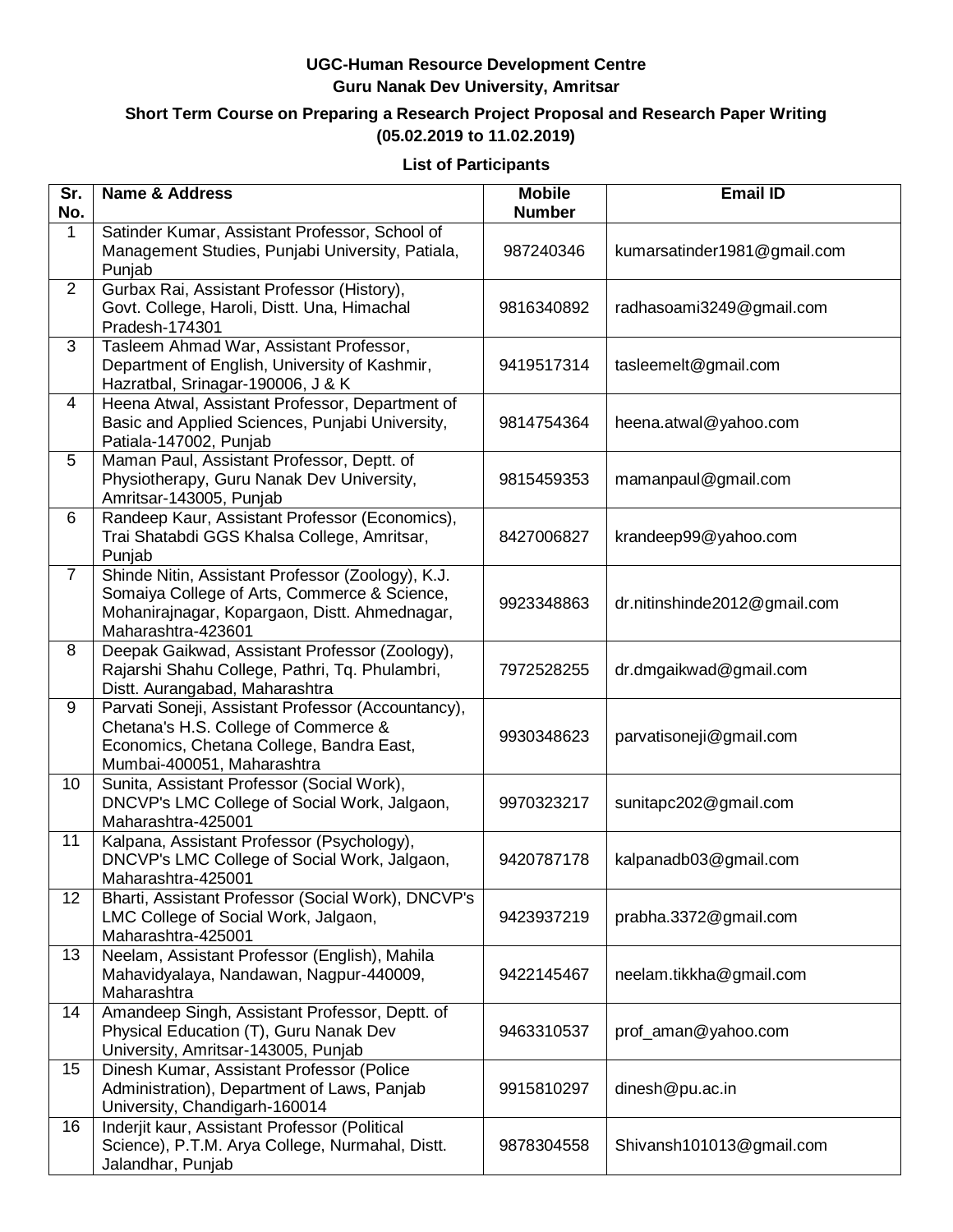| 17 | Satinder Kaur, Assistant Professor (Computer<br>Engg.), Guru Nanak Dev University Regional<br>Campus, Sathiala, Distt. Amritsar, Punjab | 9815864302 | satinder.sweety@gmail.com      |
|----|-----------------------------------------------------------------------------------------------------------------------------------------|------------|--------------------------------|
| 18 | Gurpreet Singh Brar, Assistant Professor, Deptt. of<br>Political Science, Punjabi University, Patiala-147001                            | 9855900175 | gurpreetbrar80@gmail.com       |
| 19 | Santosh, Assistant Professor (Political Science),<br>Dayanand Art College, Barshi Road, Latur-413512,<br>Maharashtra                    | 9421363056 | spatil2212@gmail.com           |
| 20 | Rahila Khan, Assistant Professor (Political<br>Science), Islamia Girls College, Malerkotla,<br>Sangrur-148023, Punjab                   | 9872455042 | rahilakhan2410@gmail.com       |
| 21 | Richa Saini, Assistant Professor (Physics), Kanya<br>Gurukul Campus, Jwalapur, Haridwar-249404,<br>Uttarakhand                          | 9412072017 | richasaini77@ymail.com         |
| 22 | Urmila Sharma, Assistant Professor (Geography),<br>Ahir College, Nai Wali Chowk, Distt. Rewari,<br>Haryana-123401                       | 9416522617 | urmilasharma_geog@yahoo.com    |
| 23 | Renu Bala, Assistant Professor (Political Science),<br>Majha College for Women, Tarn Taran-143401,<br>Punjab                            | 9915556265 | renubala545@yahoo.com          |
| 24 | Mandeep, Assistant Professor (Finance),<br>B.B.K.D.A.V. College for Women, Amritsar, Punjab                                             | 9876607142 | mandybhatia25@gmail.com        |
| 25 | Bthika Mandal, Assistant Professor (Drama),<br>Drama Department, Rabindra Bharati University.<br>Kolkata-700050, West Bengal            | 9883068602 | bithikamandal2017@gmail.com    |
| 26 | Anjali Mehra, Assistant Professor, School of Social<br>Sciences, Guru Nanak Dev University, Amritsar-<br>143005, Punjab                 | 9501023803 | anjalieco@gmail.com            |
| 27 | Aditi Jain, Assistant Professor (Fine Arts),<br>B.B.K.D.A.V. College for Women, Amritsar, Punjab                                        | 9814973850 | aditiaesthetics@gmail.com      |
| 28 | Sahiba Kukreja, Professor & Head, Sri Guru Ram<br>Das University of Health Sciences, Mehta Road,<br>PO Vallah, Amritsar-143501, Punjab  | 9779446975 | drsahibakukreja@gmail.com      |
| 29 | Gurjit Singh, Assistant Professor (Management),<br>Baba Ajay Singh Khalsa College, Gurdas Nangal,<br>Distt. Gurdaspur-143104, Punjab    | 9888999791 | gurjitonline7519@gmail.com     |
| 30 | Kanwaljit Kaur, Principal (Hindi), Tagore College<br>of Education, Jalandhar Road, Fatehgarh<br>Korotana, Moga-142001, Punjab           | 9988273702 | eduat_tagore@yahoo.com         |
| 31 | Ashish Suttee, Associate Professor, Lovely<br>Institute of Technology (Pharmacy), Lovely<br>Professional University, Jalandhar, Punjab  | 9814778316 | ashish7sattee@gmail.com        |
| 32 | Gagandeep Jagota, Ph.D. Scholar, Centre for<br>Interdisciplinary Biomedical Research, Adesh<br>University, Bathinda, Punjab             | 9988045450 | royalgagandeepjagota@gmail.com |
| 33 | Avinash Tiwari, Research Scholar, Department of<br>Physiotherapy, Guru Nanak Dev University,<br>Amritsar-143005, Punjab                 | 9415717722 | avinashtiwariat@gmail.com      |
| 34 | Baljinder, Research Scholar, University School of<br>Financial Studies, Guru Nanak Dev University,<br>Amritsar-143005, Punjab           | 9872328349 | Saggu2190@yahoo.com            |
| 35 | Alpana Wahi, Research Scholar, University School<br>of Financial Studies, Guru Nanak Dev University,<br>Amritsar-143005, Punjab         | 9915581345 | alpanaseth08@gmail.com         |
| 36 | Manpreet Kaur, Ph.D. Scholar, Department of<br>Music, Guru Nanak Dev University, Amritsar-<br>143005, Punjab                            | 9872596336 | manprit_mpk@yahoo.co.in        |
| 37 | Gagandeep Kaur, Ph.D. Scholar, Department of                                                                                            | 9501334877 | gagandeeppkaur69@gmail.com     |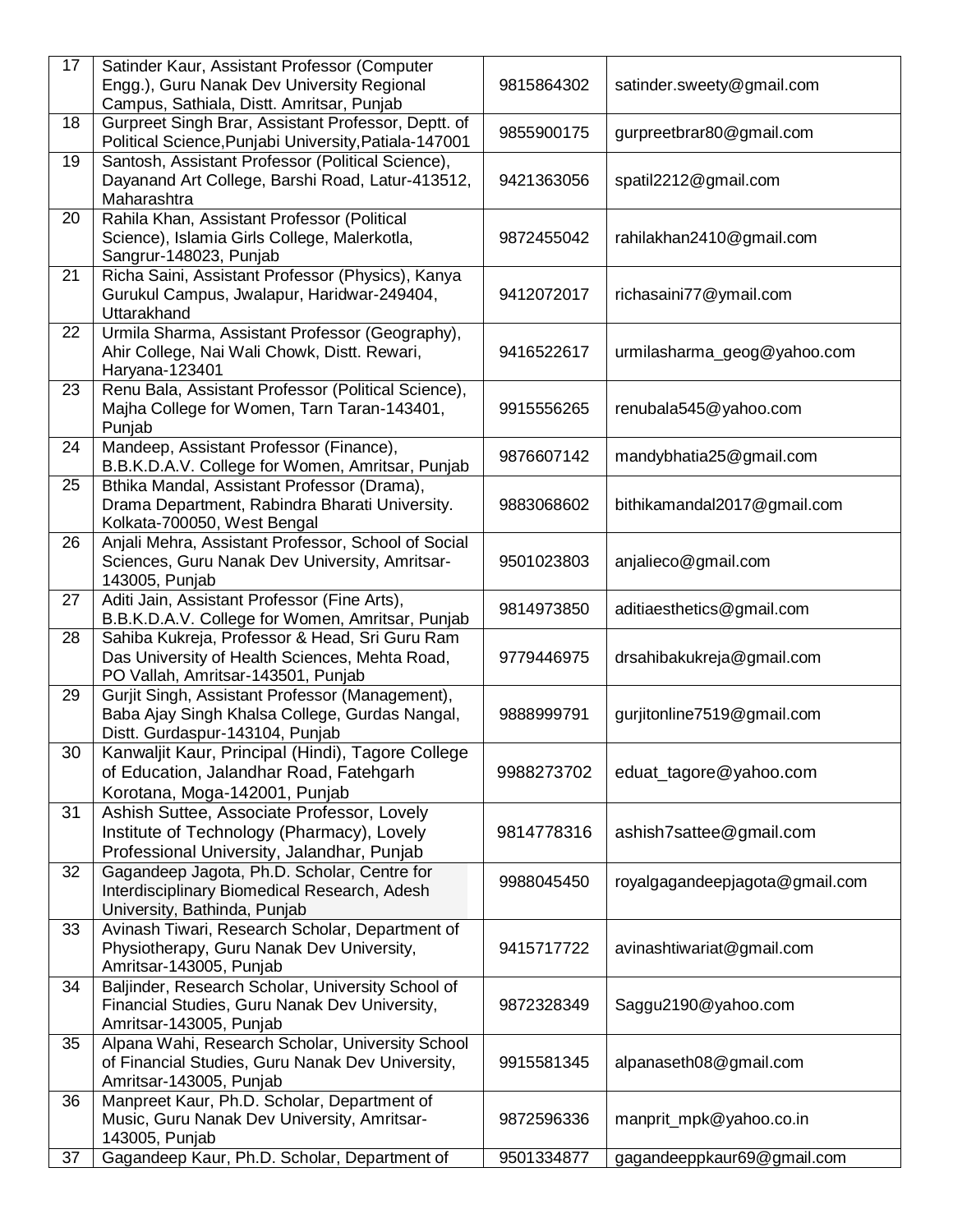|                 | Music, Guru Nanak Dev University, Amritsar-<br>143005, Punjab                                    |            |                              |
|-----------------|--------------------------------------------------------------------------------------------------|------------|------------------------------|
| 38              | Aman Kaur, Ph.D. Scholar, Department of Music,                                                   |            |                              |
|                 | Guru Nanak Dev University, Amritsar-143005                                                       | 8437329452 | Kaura2720@gmail.com          |
| $\overline{39}$ | Harmeet Singh, Ph.D. Scholar, Department of                                                      |            |                              |
|                 | Music, Guru Nanak Dev University, Amritsar-                                                      | 9501424024 | harmeetzlf@gmail.com         |
|                 | 143005, Punjab                                                                                   |            |                              |
| 40              | Paramdeep Kumar, Ph.D. Scholar, Department of                                                    |            |                              |
|                 | Biotechnology, Guru Nanak Dev University,                                                        | 9855340327 | Paramkk064@gmail.com         |
|                 | Amritsar-143005, Punjab                                                                          |            |                              |
| 41              | Dechen Dolker, Ph.D. Scholar, Department of                                                      |            |                              |
|                 | Biotechnology, Guru Nanak Dev University,                                                        | 7006552133 | dechendolker1711@gmail.com   |
|                 | Amritsar-143005, Punjab                                                                          |            |                              |
| 42              | Deeksha Marothia, Ph.D. Scholar, Department of                                                   |            |                              |
|                 | Biotechnology, Guru Nanak Dev University,                                                        | 9958324967 | deekshamarothia@yahoo.in     |
|                 | Amritsar-143005, Punjab                                                                          |            |                              |
| 43              | Priya, Ph.D. Scholar, Department of Biotechnology,<br>Guru Nanak Dev University, Amritsar-143005 | 7814346012 | priya.mahajan06@gmail.com    |
| 44              | Sukirte Wali, Ph.D. Scholar, Department of Human                                                 |            |                              |
|                 | Genetics, Guru Nanak Dev University, Amritsar-                                                   | 9799157367 | sukirte.koul@hotmail.com     |
|                 | 143005, Punjab                                                                                   |            |                              |
| 45              | Poonam Roshan, Research Associate, Department                                                    |            |                              |
|                 | of Biotechnology, Guru Nanak Dev University,                                                     | 7018581724 | pr4dreams@gmail.com          |
|                 | Amritsar-143005, Punjab                                                                          |            |                              |
| 46              | Kuldeep Kaur, Department of Biotechnology, Guru                                                  | 9465167110 | kuldeepkaurbiotech@gmail.com |
|                 | Nanak Dev University, Amritsar-143005, Punjab                                                    |            |                              |
| 47              | Sonu Kumar, Research Scholar, Deptt. of                                                          |            |                              |
|                 | Chemistry, Gurukula Kangri Vishwavidyalaya                                                       | 7417116736 | sonukumar.151291@gmail.com   |
|                 | Haridwar-249404, Uttarakhand                                                                     |            |                              |
| 48              | Sukhmani Kaur, JRF, Deptt. of Journalism & Mass                                                  |            |                              |
|                 | Communications, Guru Nanak Dev University                                                        | 8146010816 | sukhmanikaur.sk@gmail.com    |
| 49              | Regional Campus, Ladhewali, Jalandhar, Punjab<br>Amritpreet Kaur, Research Scholar, Deptt. of    |            |                              |
|                 | Botanical & Environmental Sciences, Guru Nanak                                                   | 8283048356 | amritbot.rsh@gndu.ac.in      |
|                 | Dev University, Amritsar-143005, Punjab                                                          |            |                              |
| 50              | Umesh Kumar Maurya, Research Scholar, MYAS-                                                      |            |                              |
|                 | GNDU Deptt. of Sports Science & medicine, Guru                                                   | 9839710719 | dr.umeshmaurya1214@gmail.com |
|                 | Nanak Dev University, Amritsar-143005, Punjab                                                    |            |                              |
| 51              | PRITHVI RAJ M, Umesh Kumar Maurya, Research                                                      |            |                              |
|                 | Scholar, MYAS-GNDU Deptt. of Sports Science &                                                    | 9000000776 | prithviraj.mahadas@gmail.com |
|                 | medicine, Guru Nanak Dev University, Amritsar-                                                   |            |                              |
|                 | 143005, Punjab                                                                                   |            |                              |
| 52              | Geetu Bala, Ph.D. Scholar, Department of Music,                                                  | 9646814579 | geetu2332@gmail.com          |
|                 | Guru Nanak Dev University, Amritsar-143005                                                       |            |                              |
| 53              | Nidhi Verma, Research Scholar, University School                                                 |            |                              |
|                 | of Financial Studies, Guru Nanak Dev University,<br>Amritsar-143005, Punjab                      | 9041614252 | verma.nidhi143@gmail.com     |
| 54              | Keshari Nandan, Research Scholar, Department                                                     |            |                              |
|                 | of Chemistry, Gurukula Kangri Vishwavidyalaya,                                                   | 9411886748 | keshari.gkv@gmail.com        |
|                 | Haridwar-249404, Uttarakhand                                                                     |            |                              |
| 55              | Savita, Ph.D. Scholar, Department of Music,                                                      |            |                              |
|                 | Guru Nanak Dev University, Amritsar-143005                                                       | 8427301331 | shavithapa70529@gmail.com    |
| 56              | Varinder Singh, Ph.D. Scholar, Department of                                                     | 9815072942 |                              |
|                 | Music, Punjabi University, Patiala-147001, Punjab                                                |            | Varinderbhamra88@gmail.com   |
| 57              | Rizwan Khalid, Ph.D. Scholar, Department of                                                      |            |                              |
|                 | Music, Punjabi University, Patiala-147001, Punjab                                                | 9419049786 | khalidr66@gmail.com          |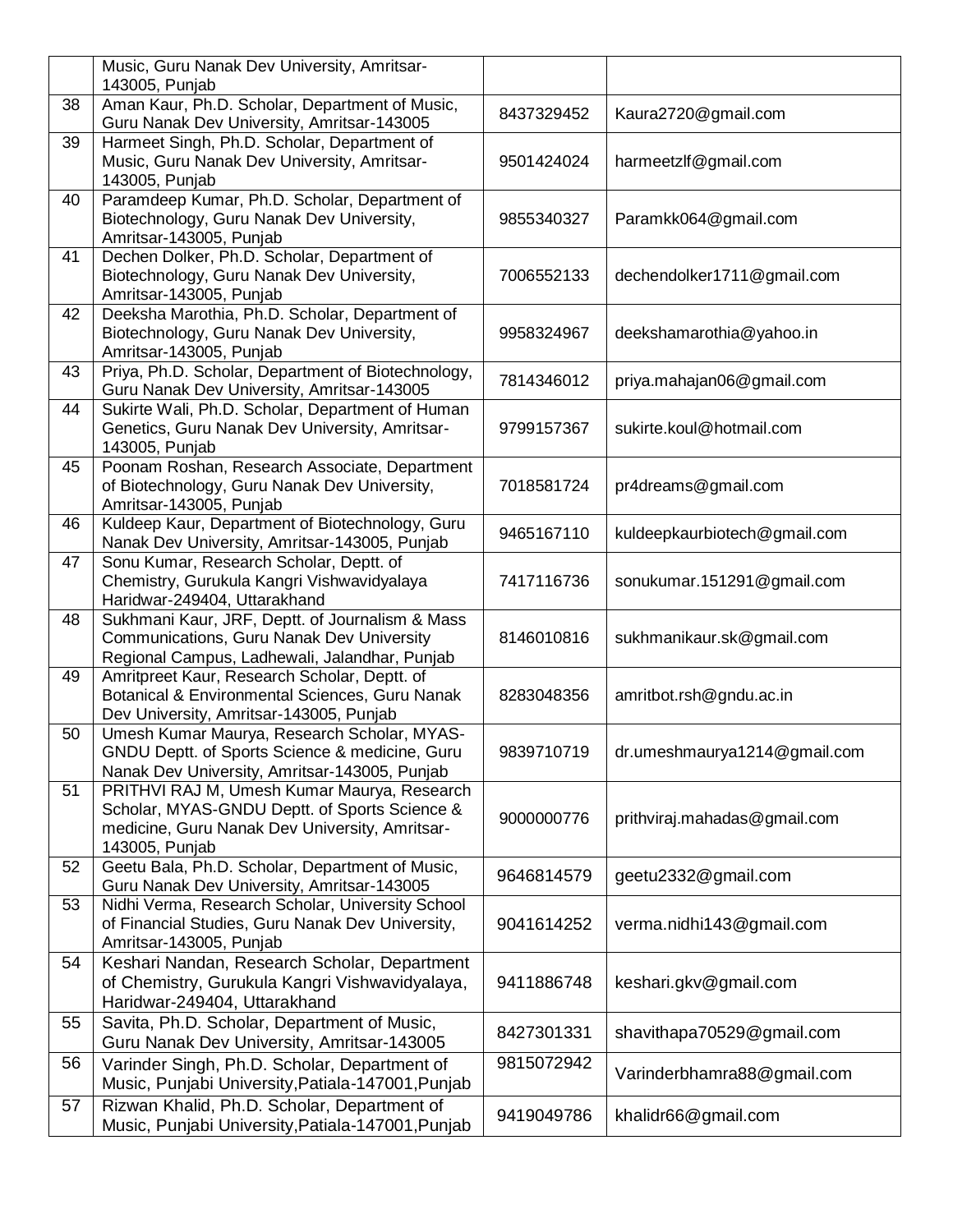### **Short Term Course on Preparing a Research Project Proposal and Research Paper Writing (05.02.2019 to 11.02.2019)**

#### **List of Participants**

| $\overline{\text{Sr.}}$<br>No. | <b>Name &amp; Address</b>                                                                                                                                          | <b>Remarks</b>                    |
|--------------------------------|--------------------------------------------------------------------------------------------------------------------------------------------------------------------|-----------------------------------|
| $\mathbf 1$                    | Tasleem Ahmad War, Assistant Professor, Department of English, University of Kashmir,<br>Hazratbal, Srinagar                                                       | <b>PHOTO</b>                      |
| $\overline{2}$                 | Heena Atwal, Assistant Professor, Department of Basic and Applied Sciences, Punjabi<br>University, Patiala                                                         | Sign on relieving<br><b>PHOTO</b> |
| 3                              | Maman Paul, Assistant Professor, Deptt. of Physiotherapy, Guru Nanak Dev University,<br>Amritsar                                                                   | <b>PHOTO</b>                      |
| $\overline{4}$                 | Randeep Kaur, Assistant Professor (Economics), Trai Shatabdi GGS Khalsa College,<br>Amritsar, Punjab                                                               | OK                                |
| 5                              | Shinde Nitin, Assistant Professor (Zoology), K.J. Somaiya College of Arts, Commerce &<br>Science, Mohanirajnagar, Kopargaon, Distt. Ahmednagar, Maharashtra-423601 | OK                                |
| 6                              | Deepak Gaikwad, Assistant Professor (Zoology), Rajarshi Shahu College, Pathri, Tq.<br>Phulambri, Distt. Aurangabad, Maharashtra                                    | OK                                |
| $\overline{7}$                 | Parvati Soneji, Assistant Professor (Accountancy), Chetana's H.S. College of Commerce &<br>Economics, Chetana College, Bandra East, Mumbai                         | <b>PHOTO</b>                      |
| $\, 8$                         | Sunita, Assistant Professor (Social Work), DNCVP's LMC College of Social Work, Jalgaon,<br>Maharashtra                                                             | OK                                |
| 9                              | Kalpana, Assistant Professor (Psychology), DNCVP's LMC College of Social Work,<br>Jalgaon, Maharashtra                                                             | OK                                |
| 10                             | Bharti, Assistant Professor (Social Work), DNCVP's LMC College of Social Work, Jalgaon,<br>Maharashtra                                                             | OK                                |
| 11                             | Neelam, Assistant Professor (English), Mahila Mahavidyalaya, Nandawan, Nagpur,<br>Maharashtra                                                                      | <b>PHOTO</b>                      |
| 12                             | Amandeep Singh, Assistant Professor, Deptt. of Physical Education (T), Guru Nanak Dev<br>University, Amritsar-143005, Punjab                                       | OK                                |
| 13                             | Dinesh Kumar, Assistant Professor (Police Administration), Department of Laws, Panjab<br>University, Chandigarh-160014                                             | <b>PHOTO</b>                      |
| 14                             | Inderjit kaur, Assistant Professor (Political Science), P.T.M. Arya College, Nurmahal, Distt.<br>Jalandhar                                                         | <b>PHOTO</b>                      |
| 15                             | Satinder Kaur, Assistant Professor (Computer Engg.), Guru Nanak Dev University<br>Regional Campus, Sathiala, Distt. Amritsar, Punjab                               | Sign on relieving                 |
| 16                             | Gurpreet Singh Brar, Assistant Professor, Deptt. of Political Science, Punjabi University,<br>Patiala, Punjab                                                      | OK                                |
| 17                             | Richa Saini, Assistant Professor (Physics), Kanya Gurukul Campus, Jwalapur, Haridwar                                                                               | <b>PHOTO</b>                      |
| 18                             | Urmila Sharma, Assistant Professor (Geography), Ahir College, Nai Wali Chowk, Distt.<br>Rewari, Haryana                                                            | <b>PHOTO</b>                      |
| 19                             | Renu Bala, Assistant Professor (Political Science), Majha College for Women, Tarn Taran-<br>143401, Punjab                                                         | OK                                |
| 20                             | Bthika Mandal, Assistant Professor (Drama), Drama Department, Rabindra Bharati<br>University. Kolkata                                                              | OK                                |
| 21                             | Gurjit Singh, Assistant Professor (Management), Baba Ajay Singh Khalsa College, Gurdas<br>Nangal, Distt. Gurdaspur-143104, Punjab                                  | OK                                |
| 22                             | Kanwaljit Kaur, Principal (Hindi), Tagore College of Education, Fatehgarh Korotana, Moga                                                                           | <b>PHOTO</b>                      |
| 23                             | Ashish Suttee, Associate Professor, Lovely Institute of Technology (Pharmacy), Lovely<br>Professional University, Jalandhar, Punjab                                | <b>ALL DOCUMENTS</b>              |
| 24                             | Gagandeep Jagota, Ph.D. Scholar, Centre for Interdisciplinary Biomedical Research,<br>Adesh University, Bathinda, Punjab                                           | <b>PHOTO</b>                      |
| 25                             | Avinash Tiwari, Research Scholar, Department of Physiotherapy, Guru Nanak Dev<br>University, Amritsar                                                              | OK                                |
| 26                             | Baljinder, Research Scholar, University School of Financial Studies, Guru Nanak Dev<br>University, Amritsar                                                        | <b>PHOTO</b>                      |
| 27                             | Alpana Wahi, Research Scholar, University School of Financial Studies, Guru Nanak Dev                                                                              | OK                                |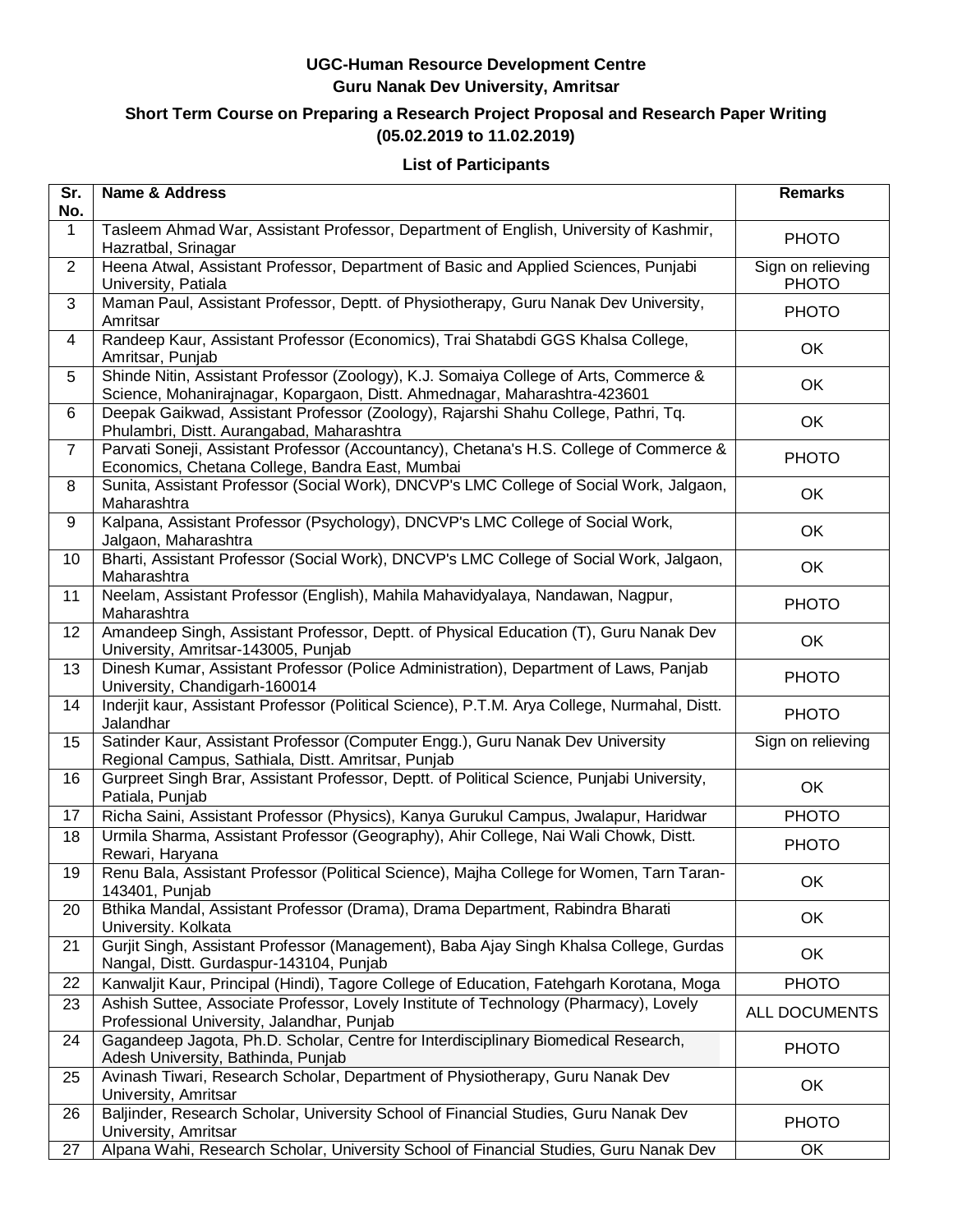|                 | University, Amritsar                                                                                                                       |                                    |
|-----------------|--------------------------------------------------------------------------------------------------------------------------------------------|------------------------------------|
| 28              | Manpreet Kaur, Ph.D. Scholar, Department of Music, Guru Nanak Dev University,<br>Amritsar-143005, Punjab                                   | Sign on Form                       |
| 29              | Aman Kaur, Ph.D. Scholar, Department of Music, Guru Nanak Dev University, Amritsar-<br>143005, Punjab                                      | OK                                 |
| $\overline{30}$ | Harmeet Singh, Ph.D. Scholar, Department of Music, Guru Nanak Dev University,<br>Amritsar-143005, Punjab                                   | <b>OK</b>                          |
| 31              | Paramdeep Kumar, P h.D. Scholar, Department of Biotechnology, Guru Nanak Dev<br>University, Amritsar                                       | <b>PHOTO</b>                       |
| $\overline{32}$ | Dechen Dolker, Ph.D. Scholar, Department of Biotechnology, Guru Nanak Dev University,<br>Amritsar                                          | <b>PHOTO</b>                       |
| 33              | Deeksha Marothia, Ph.D. Scholar, Department of Biotechnology, Guru Nanak Dev<br>University, Amritsar                                       | <b>PHOTO</b>                       |
| 34              | Priya, Ph.D. Scholar, Department of Biotechnology, Guru Nanak Dev University, Amritsar-<br>143005, Punjab                                  | <b>PHOTO</b>                       |
| 35              | Sukirte Wali, Ph.D. Scholar, Department of Human Genetics, Guru Nanak Dev University,<br>Amritsar                                          | <b>PHOTO</b>                       |
| 36              | Poonam Roshan, Research Associate, Department of Biotechnology, Guru Nanak Dev<br>University, Amritsar                                     | <b>PHOTO</b>                       |
| 37              | Kuldeep Kaur, Department of Biotechnology, Guru Nanak Dev University, Amritsar-<br>143005, Punjab                                          | <b>PHOTO</b>                       |
| 38              | Sonu Kumar, Research Scholar, Deptt. of Chemistry, Gurukula Kangri Vishwavidyalaya<br>Haridwar                                             | <b>PHOTO</b>                       |
| 39              | Sukhmani Kaur, JRF, Deptt. of Journalism & Mass Communications, Guru Nanak Dev<br>University Regional Campus, Ladhewali, Jalandhar, Punjab | <b>PHOTO</b>                       |
| 40              | Amritpreet Kaur, Research Scholar, Deptt. of Botanical & Environmental Sciences, Guru<br>Nanak Dev University, Amritsar-143005, Punjab     | <b>PHOTO</b>                       |
| $\overline{41}$ | Umesh Kumar Maurya, Research Scholar, MYAS-GNDU Deptt. of Sports Science &<br>medicine, Guru Nanak Dev University, Amritsar-143005, Punjab | <b>PHOTO</b>                       |
| 42              | PRITHVI RAJ M, Umesh Kumar Maurya, Research Scholar, MYAS-GNDU Deptt. of<br>Sports Science & medicine, Guru Nanak Dev University, Amritsar | OK                                 |
| 43              | Geetu Bala, Ph.D. Scholar, Department of Music, Guru Nanak Dev University, Amritsar-<br>143005, Punjab                                     | <b>OK</b>                          |
| 44              | Nidhi Verma, Research Scholar, University School of Financial Studies, Guru Nanak Dev<br>University, Amritsar                              | <b>Attested Form with</b><br>Photo |
| 45              | Keshari Nandan, Research Scholar, Department of Chemistry, Gurukula Kangri<br>Vishwavidyalaya, Haridwar-249404, Uttarakhand                | Attested Form with<br>Photo        |
| 46              | Savita, Ph.D. Scholar, Department of Music, Guru Nanak Dev University, Amritsar-<br>143005, Punjab                                         | <b>Attested Form with</b><br>Photo |
| 47              | Varinder Singh, Ph.D. Scholar, Department of Music, Punjabi University, Patiala-147001,<br>Punjab                                          | <b>Attested Form with</b><br>Photo |
| 48              | Rizwan Khalid, Ph.D. Scholar, Department of Music, Punjabi University, Patiala-147001,<br>Punjab                                           | <b>Attested Form with</b><br>Photo |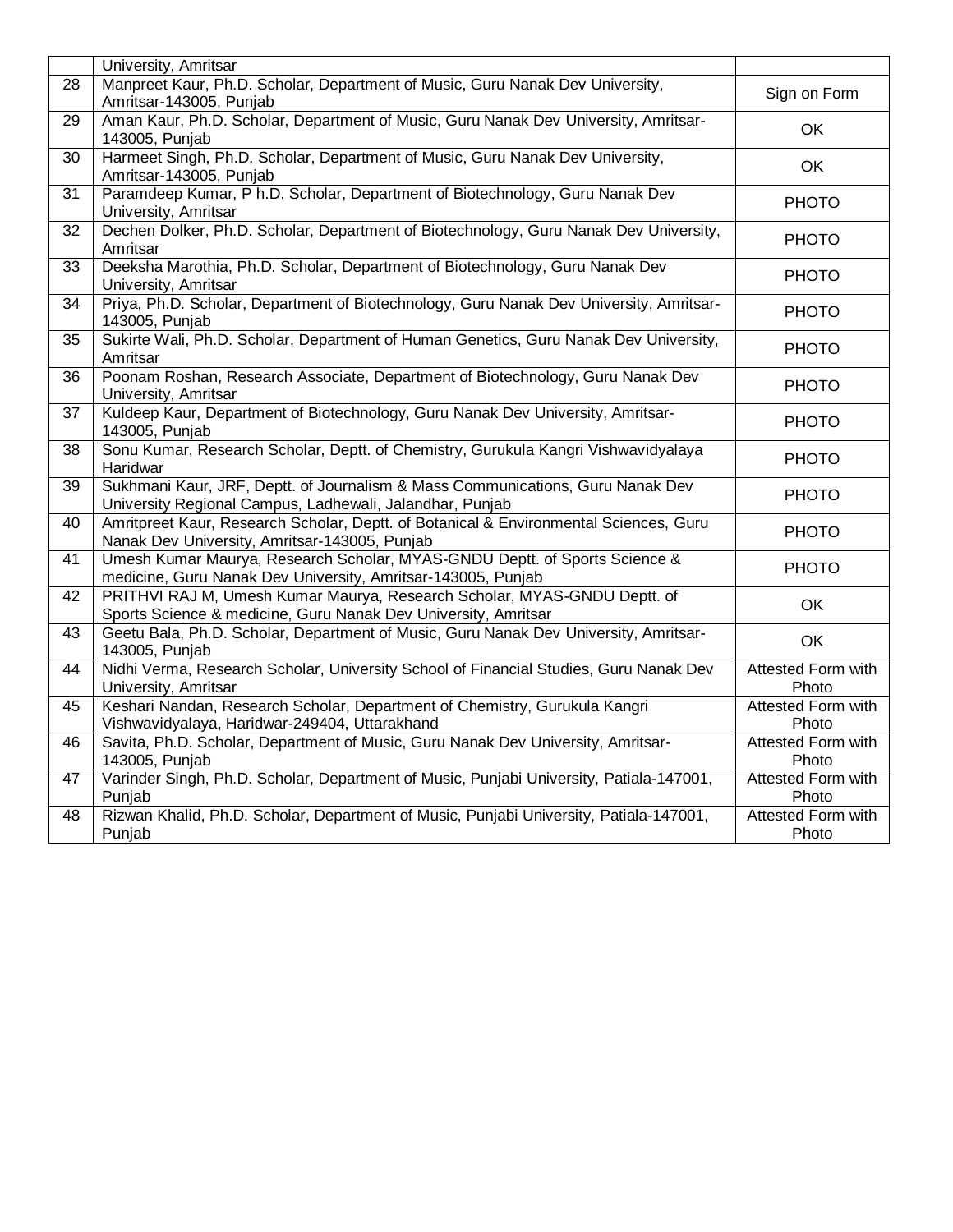#### **Short Term Course on Preparing a Research Project Proposal and Research Paper Writing (05.02.2019 to 11.02.2019)**

#### **List of Participants**

| Sr.<br>No.     | <b>Name &amp; Address</b>                                                                                                                                                | Name of the Affiliating University                  | <b>Signatures</b> |
|----------------|--------------------------------------------------------------------------------------------------------------------------------------------------------------------------|-----------------------------------------------------|-------------------|
| $\mathbf{1}$   | Tasleem Ahmad War, Assistant Professor,<br>Department of English, University of Kashmir,<br>Hazratbal, Srinagar                                                          |                                                     |                   |
| $\overline{2}$ | Heena Atwal, Assistant Professor, Department of<br>Basic and Applied Sciences, Punjabi University,<br>Patiala                                                            |                                                     |                   |
| 3              | Maman Paul, Assistant Professor, Deptt. of<br>Physiotherapy, Guru Nanak Dev University,<br>Amritsar                                                                      |                                                     |                   |
| 4              | Randeep Kaur, Assistant Professor (Economics),<br>Trai Shatabdi GGS Khalsa College, Amritsar,<br>Punjab                                                                  | Guru Nanak Dev University, Amritsar                 |                   |
| 5              | Shinde Nitin, Assistant Professor (Zoology), K.J.<br>Somaiya College of Arts, Commerce & Science,<br>Mohanirajnagar, Kopargaon, Distt. Ahmednagar,<br>Maharashtra-423601 | Savitribai Phule Pune University,<br>Pune           |                   |
| 6              | Deepak Gaikwad, Assistant Professor (Zoology),<br>Rajarshi Shahu College, Pathri, Tq. Phulambri,<br>Distt. Aurangabad, Maharashtra                                       | DR. B.A.M. UNIVERSITY,<br>AURANGABAD                |                   |
| $\overline{7}$ | Parvati Soneji, Assistant Professor (Accountancy),<br>Chetana's H.S. College of Commerce &<br>Economics, Chetana College, Bandra East,<br>Mumbai                         | University of Mumbai, Mumbai                        |                   |
| 8              | Sunita, Assistant Professor (Social Work),<br>DNCVP's LMC College of Social Work, Jalgaon,<br>Maharashtra                                                                | <b>KBC North Maharashtra</b><br>University, Jalgaon |                   |
| 9              | Kalpana, Assistant Professor (Psychology),<br>DNCVP's LMC College of Social Work, Jalgaon,<br>Maharashtra                                                                | <b>KBC North Maharashtra</b><br>University, Jalgaon |                   |
| 10             | Bharti, Assistant Professor (Social Work),<br>DNCVP's LMC College of Social Work, Jalgaon,<br>Maharashtra                                                                | <b>KBC North Maharashtra</b><br>University, Jalgaon |                   |
| 11             | Neelam, Assistant Professor (English), Mahila<br>Mahavidyalaya, Nandawan, Nagpur, Maharashtra                                                                            | R.T.M.N.U., Nagpur                                  |                   |
| 12             | Amandeep Singh, Assistant Professor, Deptt. of<br>Physical Education (T), Guru Nanak Dev<br>University, Amritsar-143005, Punjab                                          |                                                     |                   |
| 13             | Dinesh Kumar, Assistant Professor (Police<br>Administration), Department of Laws, Panjab<br>University, Chandigarh-160014                                                |                                                     |                   |
| 14             | Inderjit kaur, Assistant Professor (Political<br>Science), P.T.M. Arya College, Nurmahal, Distt.<br>Jalandhar                                                            |                                                     |                   |
| 15             | Satinder Kaur, Assistant Professor (Computer<br>Engg.), Guru Nanak Dev University Regional<br>Campus, Sathiala, Distt. Amritsar, Punjab                                  | Guru Nanak Dev University, Amritsar                 |                   |
| 16             | Gurpreet Singh Brar, Assistant Professor, Deptt. of<br>Political Science, Punjabi University, Patiala,<br>Punjab                                                         |                                                     |                   |
| 17             | Richa Saini, Assistant Professor (Physics), Kanya<br>Gurukul Campus, Jwalapur, Haridwar                                                                                  | Gurukul Kangri Vishwavidyalaya,<br>Haridwar         |                   |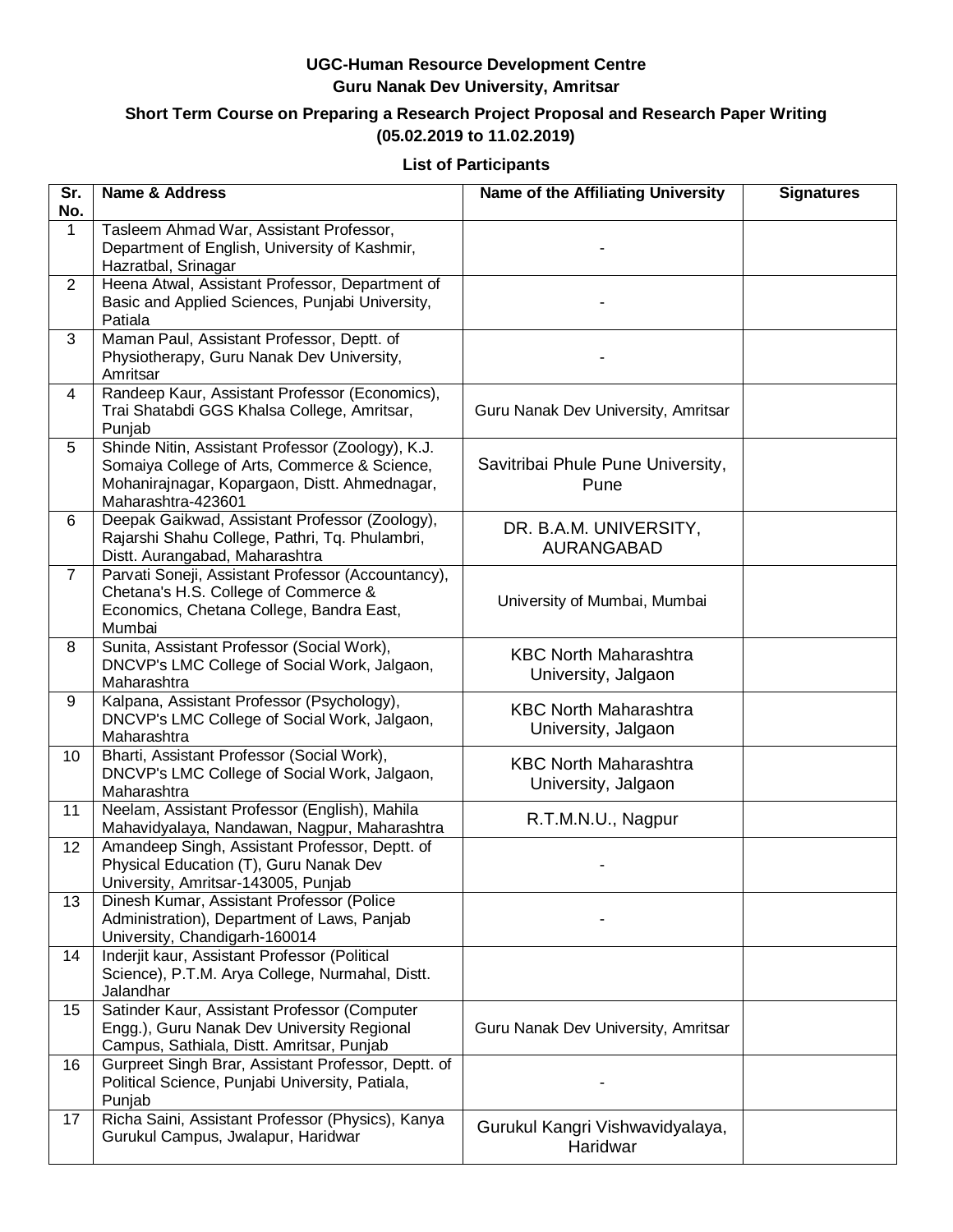| 18 | Urmila Sharma, Assistant Professor (Geography),                      | <b>INDIRA GANDHI UNIVERSITY</b>     |  |
|----|----------------------------------------------------------------------|-------------------------------------|--|
|    | Ahir College, Nai Wali Chowk, Distt. Rewari,                         | MEERPUR, DISTT. REWARI,             |  |
|    | Haryana                                                              | <b>HARYANA</b>                      |  |
| 19 | Renu Bala, Assistant Professor (Political Science),                  |                                     |  |
|    | Majha College for Women, Tarn Taran-143401,                          | Guru Nanak Dev University, Amritsar |  |
|    | Punjab                                                               |                                     |  |
| 20 | Bthika Mandal, Assistant Professor (Drama),                          |                                     |  |
|    | Drama Department, Rabindra Bharati University.                       |                                     |  |
|    | Kolkata                                                              |                                     |  |
| 21 | Gurjit Singh, Assistant Professor (Management),                      |                                     |  |
|    | Baba Ajay Singh Khalsa College, Gurdas Nangal,                       | Guru Nanak Dev University, Amritsar |  |
|    | Distt. Gurdaspur-143104, Punjab                                      |                                     |  |
| 22 | Kanwaljit Kaur, Principal (Hindi), Tagore College of                 |                                     |  |
|    | Education, Fatehgarh Korotana, Moga                                  | Panjab University, Chandigarh       |  |
| 23 | Ashish Suttee, Associate Professor, Lovely                           |                                     |  |
|    | Institute of Technology (Pharmacy), Lovely                           |                                     |  |
|    | Professional University, Jalandhar, Punjab                           |                                     |  |
| 24 | Gagandeep Jagota, Ph.D. Scholar, Centre for                          |                                     |  |
|    | Interdisciplinary Biomedical Research, Adesh                         |                                     |  |
|    | University, Bathinda, Punjab                                         |                                     |  |
| 25 | Avinash Tiwari, Research Scholar, Department of                      |                                     |  |
|    | Physiotherapy, Guru Nanak Dev University,                            |                                     |  |
|    | Amritsar                                                             |                                     |  |
| 26 | Baljinder, Research Scholar, University School of                    |                                     |  |
|    | Financial Studies, Guru Nanak Dev University,                        |                                     |  |
|    | Amritsar                                                             |                                     |  |
| 27 | Alpana Wahi, Research Scholar, University School                     |                                     |  |
|    | of Financial Studies, Guru Nanak Dev University,                     |                                     |  |
|    | Amritsar                                                             |                                     |  |
| 28 | Manpreet Kaur, Ph.D. Scholar, Department of                          |                                     |  |
|    | Music, Guru Nanak Dev University, Amritsar-                          |                                     |  |
|    | 143005, Punjab                                                       |                                     |  |
| 29 | Aman Kaur, Ph.D. Scholar, Department of Music,                       |                                     |  |
|    | Guru Nanak Dev University, Amritsar-143005,                          |                                     |  |
|    | Punjab                                                               |                                     |  |
| 30 | Harmeet Singh, Ph.D. Scholar, Department of                          |                                     |  |
|    | Music, Guru Nanak Dev University, Amritsar-                          |                                     |  |
|    | 143005, Punjab                                                       |                                     |  |
| 31 | Paramdeep Kumar, P h.D. Scholar, Department of                       |                                     |  |
|    | Biotechnology, Guru Nanak Dev University,                            |                                     |  |
|    | Amritsar                                                             |                                     |  |
| 32 | Dechen Dolker, Ph.D. Scholar, Department of                          |                                     |  |
|    | Biotechnology, Guru Nanak Dev University,                            |                                     |  |
|    | Amritsar                                                             |                                     |  |
| 33 | Deeksha Marothia, Ph.D. Scholar, Department of                       |                                     |  |
|    | Biotechnology, Guru Nanak Dev University,                            |                                     |  |
|    | Amritsar                                                             |                                     |  |
| 34 | Priya, Ph.D. Scholar, Department of                                  |                                     |  |
|    | Biotechnology, Guru Nanak Dev University,<br>Amritsar-143005, Punjab |                                     |  |
| 35 | Sukirte Wali, Ph.D. Scholar, Department of Human                     |                                     |  |
|    | Genetics, Guru Nanak Dev University, Amritsar                        |                                     |  |
| 36 | Poonam Roshan, Research Associate,                                   |                                     |  |
|    | Department of Biotechnology, Guru Nanak Dev                          |                                     |  |
|    | University, Amritsar                                                 |                                     |  |
| 37 | Kuldeep Kaur, Department of Biotechnology, Guru                      |                                     |  |
|    | Nanak Dev University, Amritsar-143005, Punjab                        |                                     |  |
| 38 | Sonu Kumar, Research Scholar, Deptt. of                              |                                     |  |
|    | Chemistry, Gurukula Kangri Vishwavidyalaya                           |                                     |  |
|    | Haridwar                                                             |                                     |  |
|    |                                                                      |                                     |  |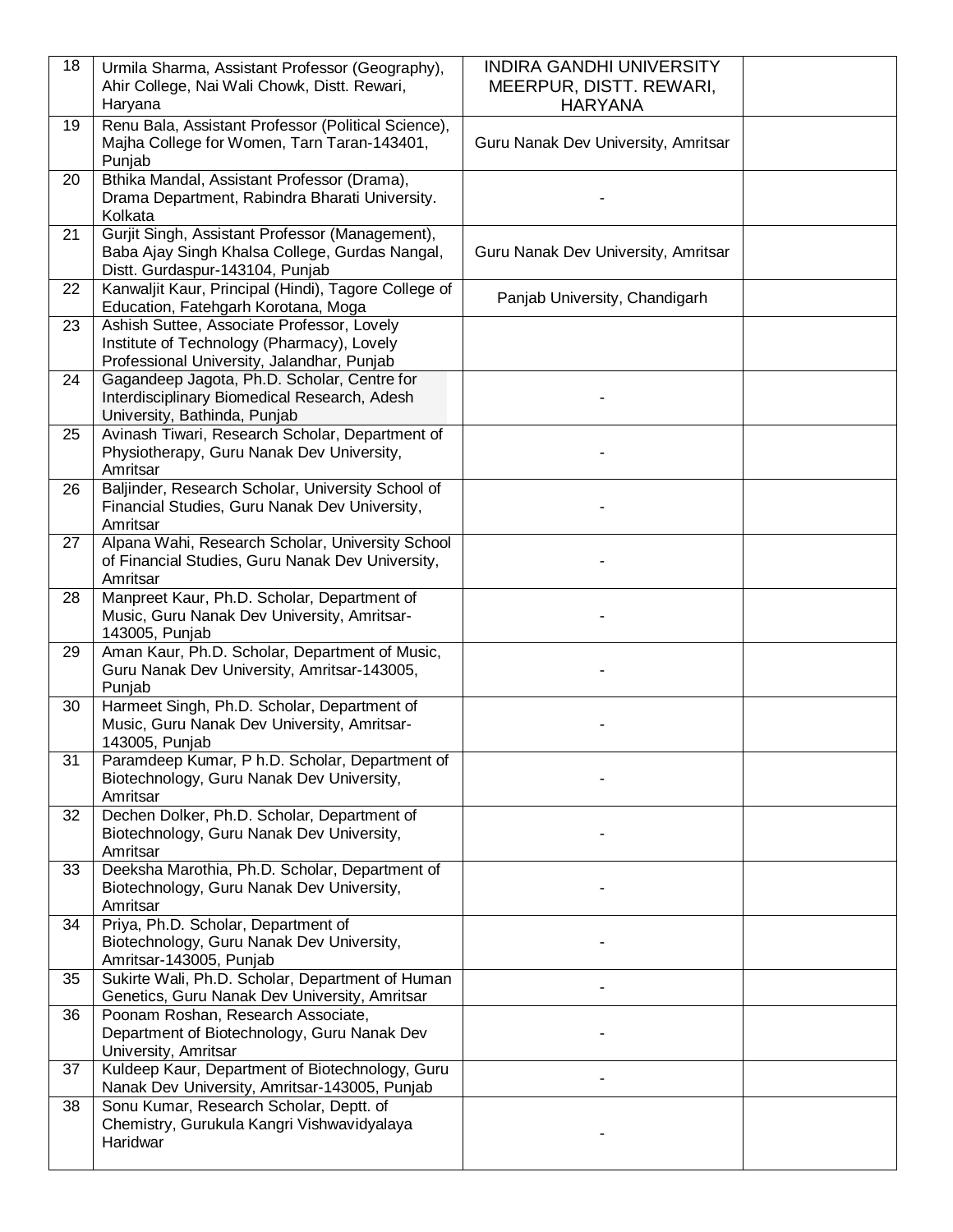| 39 | Sukhmani Kaur, JRF, Deptt. of Journalism & Mass<br>Communications, Guru Nanak Dev University<br>Regional Campus, Ladhewali, Jalandhar, Punjab    | Guru Nanak Dev University, Amritsar |  |
|----|--------------------------------------------------------------------------------------------------------------------------------------------------|-------------------------------------|--|
| 40 | Amritpreet Kaur, Research Scholar, Deptt. of<br>Botanical & Environmental Sciences, Guru Nanak<br>Dev University, Amritsar-143005, Punjab        |                                     |  |
| 41 | Umesh Kumar Maurya, Research Scholar, MYAS-<br>GNDU Deptt. of Sports Science & medicine, Guru<br>Nanak Dev University, Amritsar-143005, Punjab   |                                     |  |
| 42 | PRITHVI RAJ M, Umesh Kumar Maurya,<br>Research Scholar, MYAS-GNDU Deptt. of Sports<br>Science & medicine, Guru Nanak Dev University,<br>Amritsar |                                     |  |
| 43 | Geetu Bala, Ph.D. Scholar, Department of Music,<br>Guru Nanak Dev University, Amritsar-143005,<br>Punjab                                         |                                     |  |
| 44 | Nidhi Verma, Research Scholar, University School<br>of Financial Studies, Guru Nanak Dev University,<br>Amritsar                                 |                                     |  |
| 45 | Keshari Nandan, Research Scholar, Department of<br>Chemistry, Gurukula Kangri Vishwavidyalaya,<br>Haridwar-249404, Uttarakhand                   |                                     |  |
| 46 | Savita, Ph.D. Scholar, Department of Music, Guru<br>Nanak Dev University, Amritsar-143005, Punjab                                                |                                     |  |
| 47 | Varinder Singh, Ph.D. Scholar, Department of<br>Music, Punjabi University, Patiala-147001, Punjab                                                |                                     |  |
| 48 | Rizwan Khalid, Ph.D. Scholar, Department of<br>Music, Punjabi University, Patiala-147001, Punjab                                                 |                                     |  |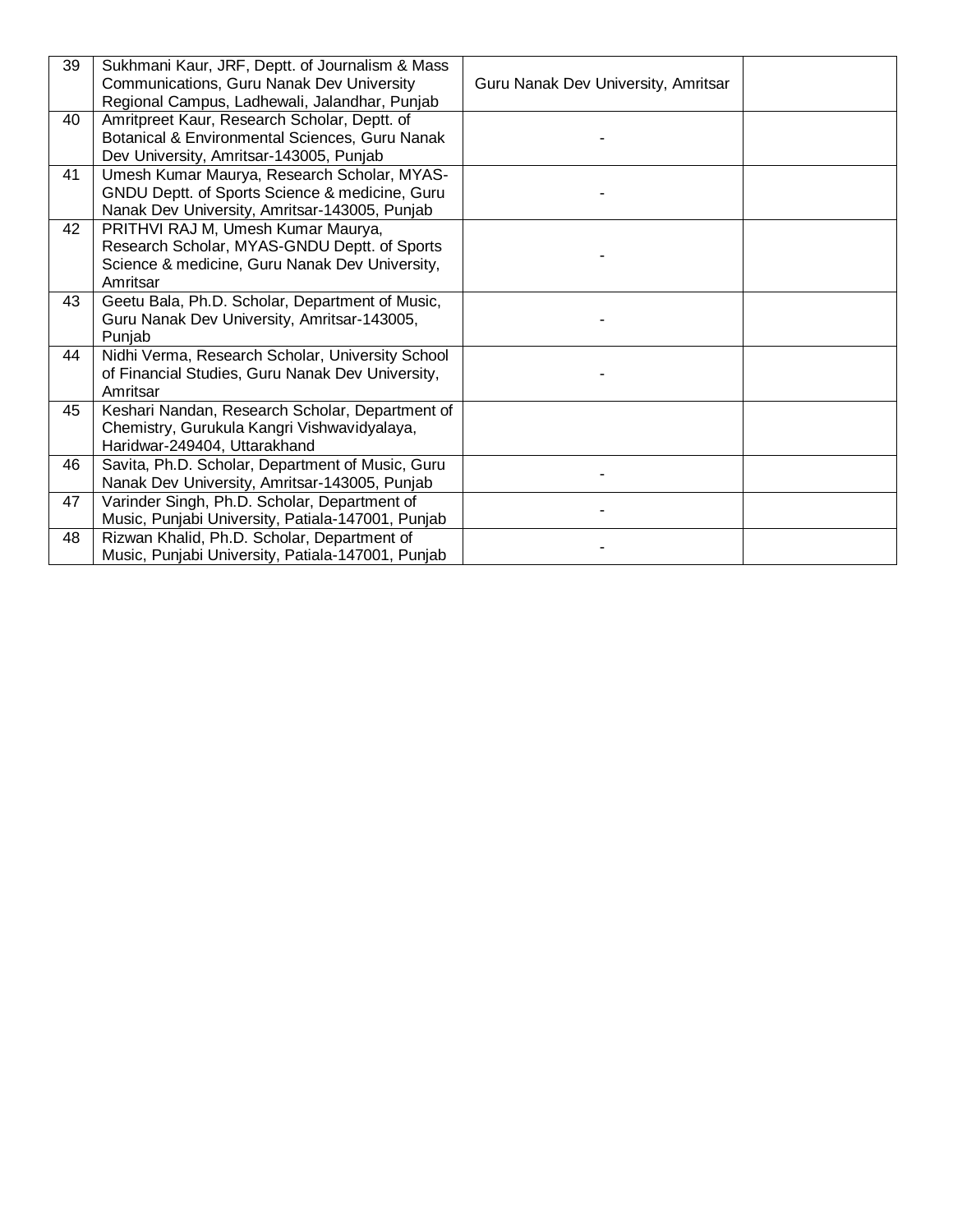### **Short Term Course on Preparing a Research Project Proposal and Research Paper Writing (05.02.2019 to 11.02.2019)**

#### **Attendance**

|                |                            | Dated:                            |
|----------------|----------------------------|-----------------------------------|
| Sr. No.        | <b>Name</b>                | <b>Session-III</b>                |
|                |                            | (2:30 PM to 4:00 PM)              |
| $\mathbf{1}$   | <b>Tasleem Ahmad War</b>   | OK                                |
| $\overline{2}$ | Heena Atwal                | Sign on relieving<br><b>PHOTO</b> |
| 3              | <b>Maman Paul</b>          | OK                                |
| 4              | Randeep Kaur               | OK                                |
| 5              | <b>Shinde Nitin</b>        | OK                                |
| 6              | Deepak Gaikwad             | OK                                |
| $\overline{7}$ | Parvati Soneji             | OK                                |
| 8              | <b>Sunita</b>              | OK                                |
| 9              | Kalpana                    | OK                                |
| 10             | <b>Bharti</b>              | OK                                |
| 11             | Neelam                     | OK                                |
| 12             | Amandeep Singh             | OK                                |
| 13             | Dinesh Kumar               | OK                                |
| 14             | Inderjit kaur              | <b>OK</b>                         |
| 15             | Satinder Kaur              | Sign on relieving                 |
| 16             | <b>Gurpreet Singh Brar</b> | OK                                |
| 17             | Richa Saini                | OK                                |
| 18             | Urmila Sharma              | OK                                |
| 19             | Renu Bala                  | OK                                |
| 20             | <b>Bthika Mandal</b>       | OK                                |
| 21             | <b>Gurjit Singh</b>        | OK                                |
| 22             | Kanwaljit Kaur             | OK                                |
| 23             | <b>Ashish Suttee</b>       | OK                                |
| 24             | Gagandeep Jagota           | OK                                |
| 25             | Avinash Tiwari             | OK                                |
| 26             | Baljinder                  | OK                                |
| 27             | Alpana Wahi                | OK                                |
| 28             | Manpreet Kaur              | Sign on Form                      |
| 29             | Aman Kaur                  | OK                                |
| 30             | Harmeet Singh              | OK                                |
| 31             | Paramdeep Kumar            | OK                                |
| 32             | Dechen Dolker              | OK                                |
| 33             | Deeksha Marothia           | OK                                |
| 34             | Priya                      | OK                                |
| 35             | Sukirte Wali               | OK                                |
| 36             | Poonam Roshan              | OK                                |
| 37             | Kuldeep Kaur               | OK                                |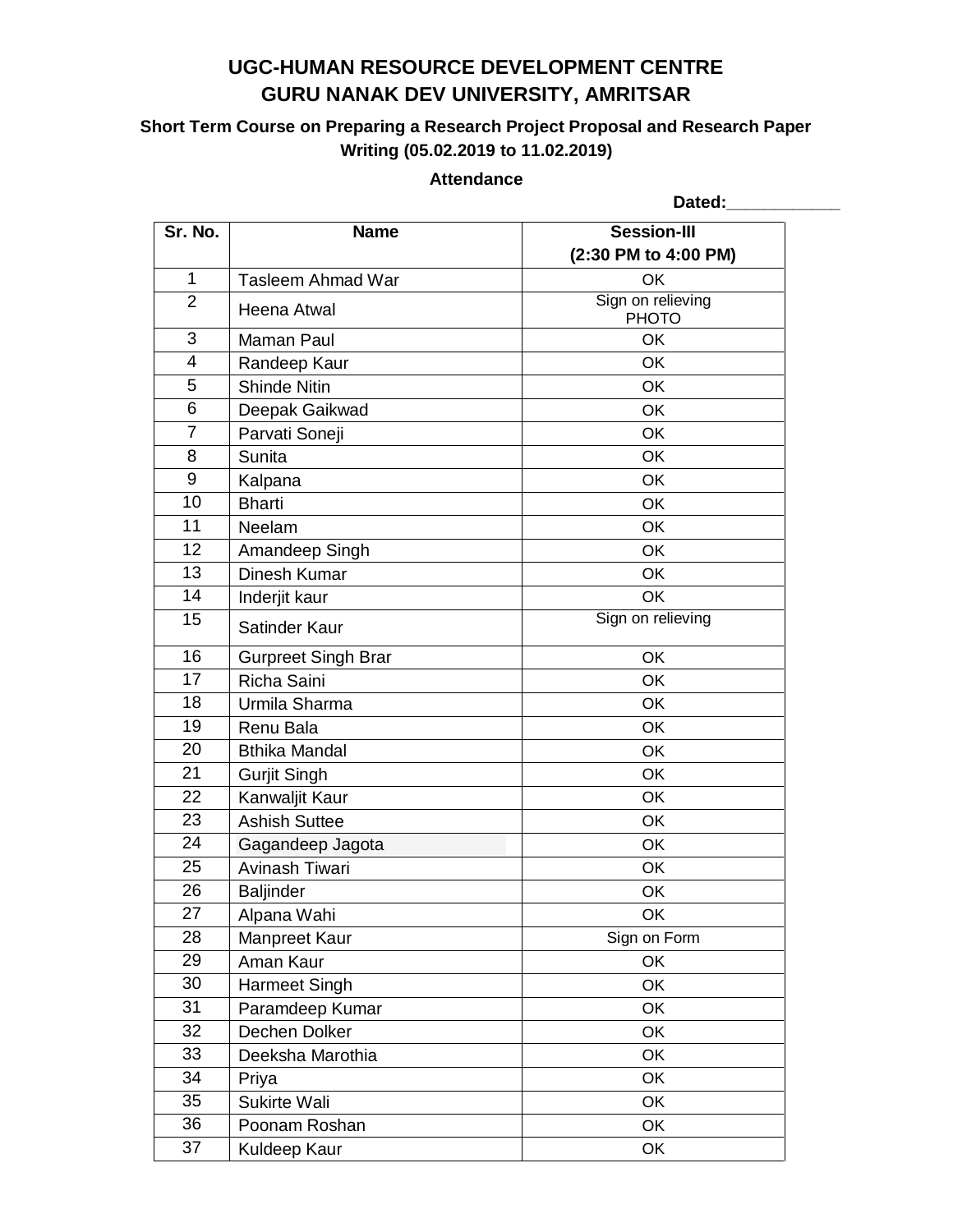| 38 | Sonu Kumar           | OK                                    |
|----|----------------------|---------------------------------------|
| 39 | Sukhmani Kaur        | OK                                    |
| 40 | Umesh Kumar Maurya   | OK                                    |
| 41 | Prithvi Raj M        | OK                                    |
| 42 | Geetu Bala           | OK                                    |
| 43 | Nidhi Verma          | OK                                    |
| 44 | Keshari Nandan       | <b>Attested Form/Relieving Letter</b> |
| 45 | Savita               | OK                                    |
| 46 | Varinder Singh       | <b>Attested Form/Relieving Letter</b> |
| 47 | <b>Rizwan Khalid</b> | <b>Attested Form/Relieving Letter</b> |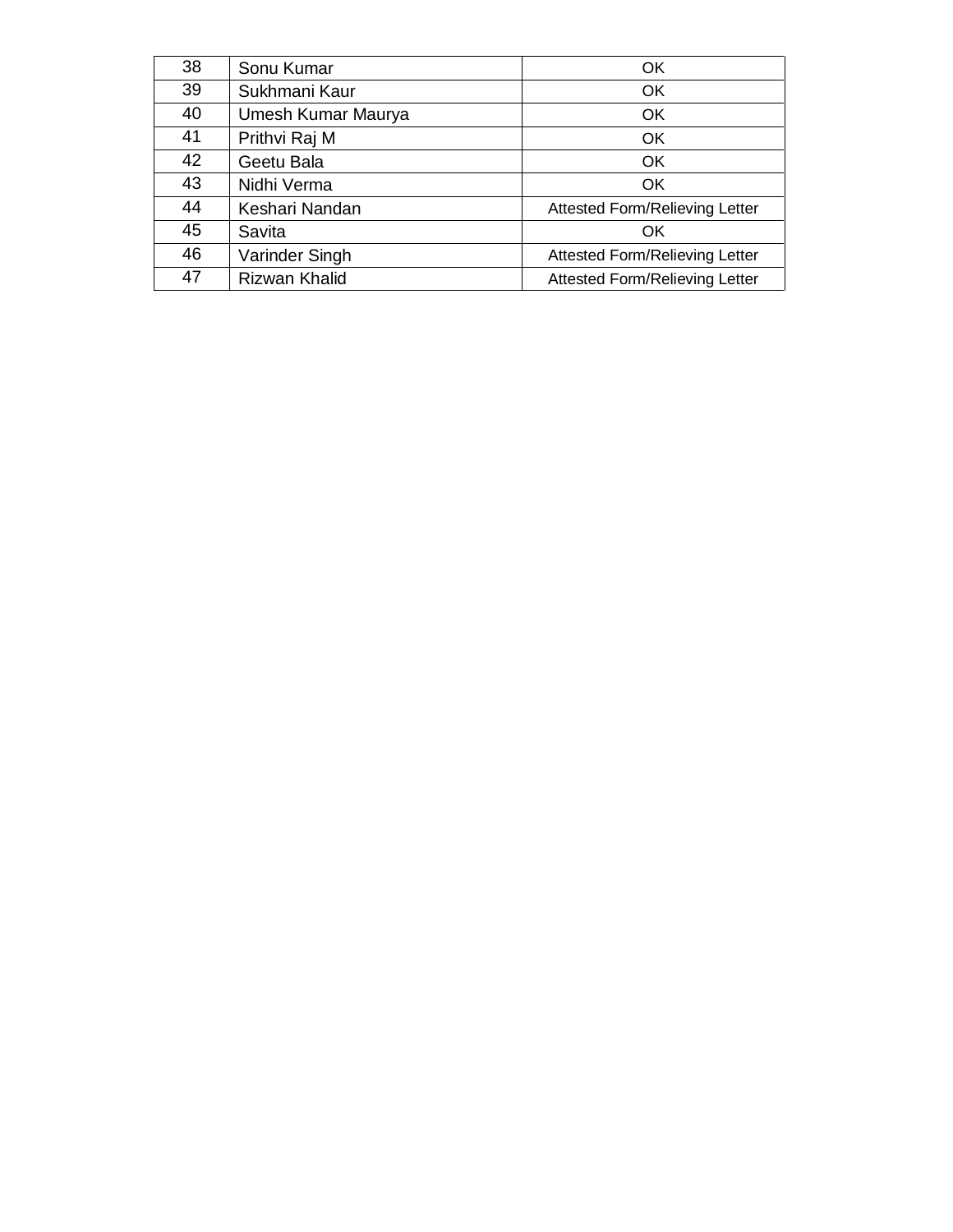### **Short Term Course on Preparing a Research Project Proposal and Research Paper Writing (05.02.2019 to 11.02.2019)**

| Sr. No.        | <b>Name</b>                | <b>Signatures</b> |
|----------------|----------------------------|-------------------|
| 1              | Tasleem Ahmad War          |                   |
| $\overline{2}$ | <b>Heena Atwal</b>         |                   |
| 3              | <b>Maman Paul</b>          |                   |
| $\overline{4}$ | Randeep Kaur               |                   |
| 5              | <b>Shinde Nitin</b>        |                   |
| 6              | Deepak Gaikwad             |                   |
| $\overline{7}$ | Parvati Soneji             |                   |
| 8              | Sunita                     |                   |
| 9              | Kalpana                    |                   |
| 10             | <b>Bharti</b>              |                   |
| 11             | Neelam                     |                   |
| 12             | Amandeep Singh             |                   |
| 13             | <b>Dinesh Kumar</b>        |                   |
| 14             | Inderjit kaur              |                   |
| 15             | Satinder Kaur              |                   |
| 16             | <b>Gurpreet Singh Brar</b> |                   |
| 17             | Richa Saini                |                   |
| 18             | Urmila Sharma              |                   |
| 19             | Renu Bala                  |                   |
| 20             | <b>Bthika Mandal</b>       |                   |
| 21             | <b>Gurjit Singh</b>        |                   |
| 22             | Kanwaljit Kaur             |                   |
| 23             | <b>Ashish Suttee</b>       |                   |
| 24             | Gagandeep Jagota           |                   |
| 25             | Avinash Tiwari             |                   |
| 26             | <b>Baljinder</b>           |                   |
| 27             | Alpana Wahi                |                   |
| 28             | Manpreet Kaur              |                   |
| 29             | Aman Kaur                  |                   |
| 30             | Harmeet Singh              |                   |
| 31             | Paramdeep Kumar            |                   |

#### **Receiving of Bags**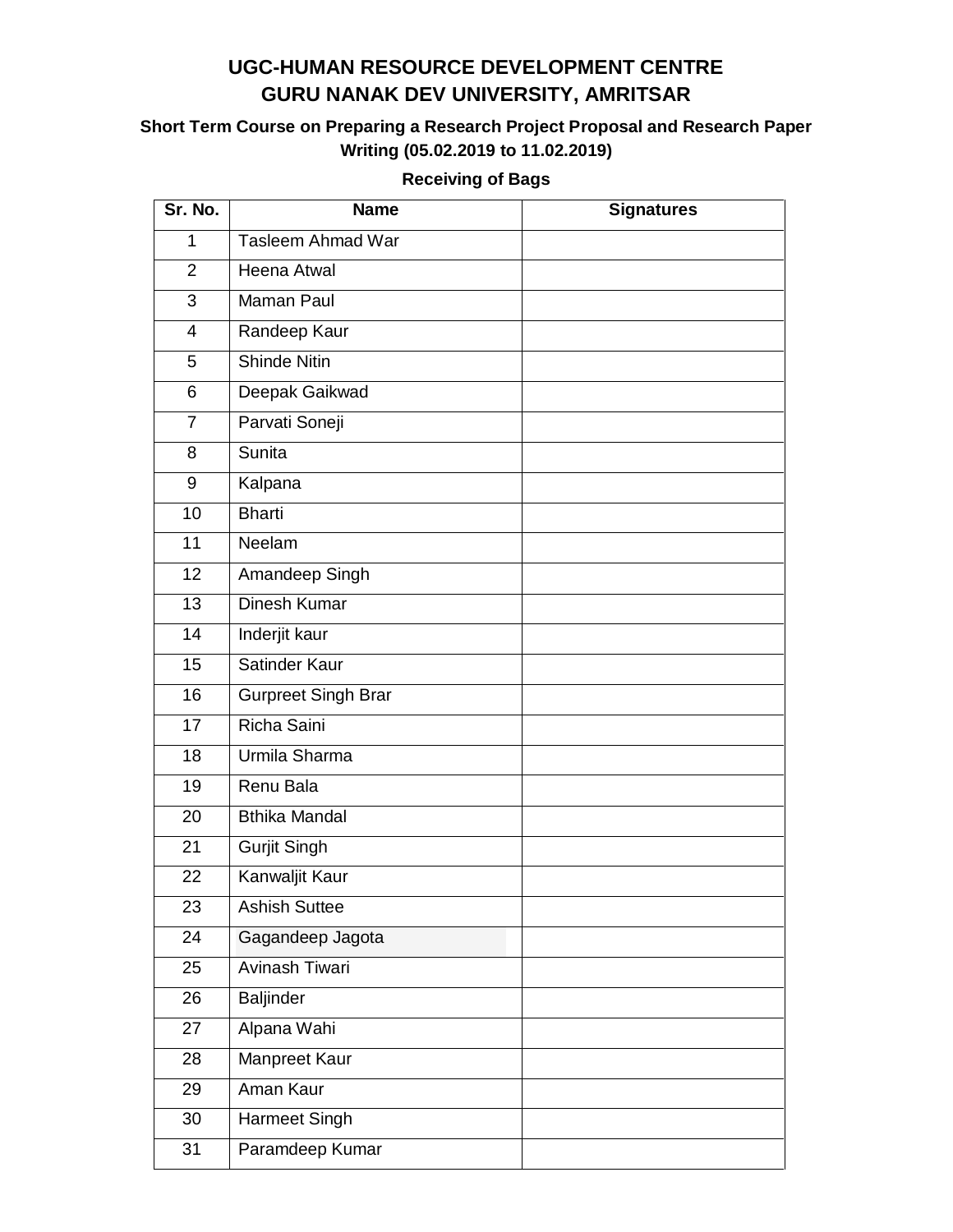| 32 | Dechen Dolker        |  |
|----|----------------------|--|
| 33 | Deeksha Marothia     |  |
| 34 | Priya                |  |
| 35 | <b>Sukirte Wali</b>  |  |
| 36 | Poonam Roshan        |  |
| 37 | Kuldeep Kaur         |  |
| 38 | Sonu Kumar           |  |
| 39 | Sukhmani Kaur        |  |
| 40 | Umesh Kumar Maurya   |  |
| 41 | Prithvi Raj M        |  |
| 42 | Geetu Bala           |  |
| 43 | Nidhi Verma          |  |
| 44 | Keshari Nandan       |  |
| 45 | Savita               |  |
| 46 | Varinder Singh       |  |
| 47 | <b>Rizwan Khalid</b> |  |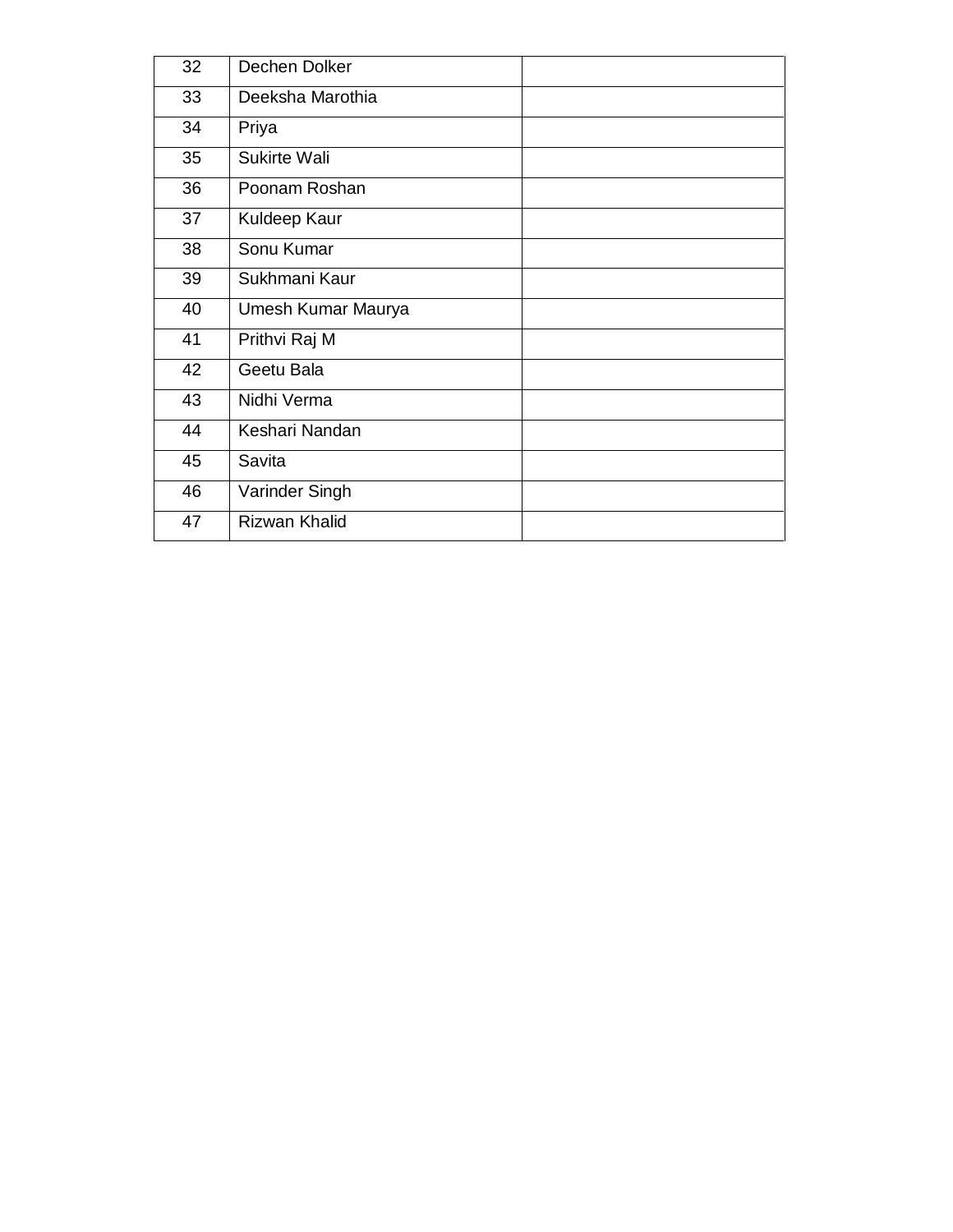### **Relieving Certificate**

Mr./Mrs./Ms./Dr. **Tasleem Ahmad War, Assistant Professor, Department of English, University of Kashmir, Hazratbal, Srinagar** is relieved on 11.02.2019 (afternoon) after attending a **One-Week Short Term Course on Preparing a Research Project Proposal and Research Paper Writing** conducted from 5.2.2019 to 11.2.2019 at the UGC-Human Resource Development Centre, Guru Nanak Dev University, Amritsar.

**Director** 

Place: Amritsar Date: 11.2.2019.

### **UGC-Human Resource Development Centre Guru Nanak Dev University, Amritsar**

**Relieving Certificate**

Mr./Mrs./Ms./Dr. **Heena Atwal, Assistant Professor, Department of Basic and Applied Sciences, Punjabi University, Patiala** is relieved on 11.02.2019 (afternoon) after attending a **One-Week Short Term Course on Preparing a Research Project Proposal and Research Paper Writing** conducted from 5.2.2019 to 11.2.2019 at the UGC-Human Resource Development Centre, Guru Nanak Dev University, Amritsar.

**Director**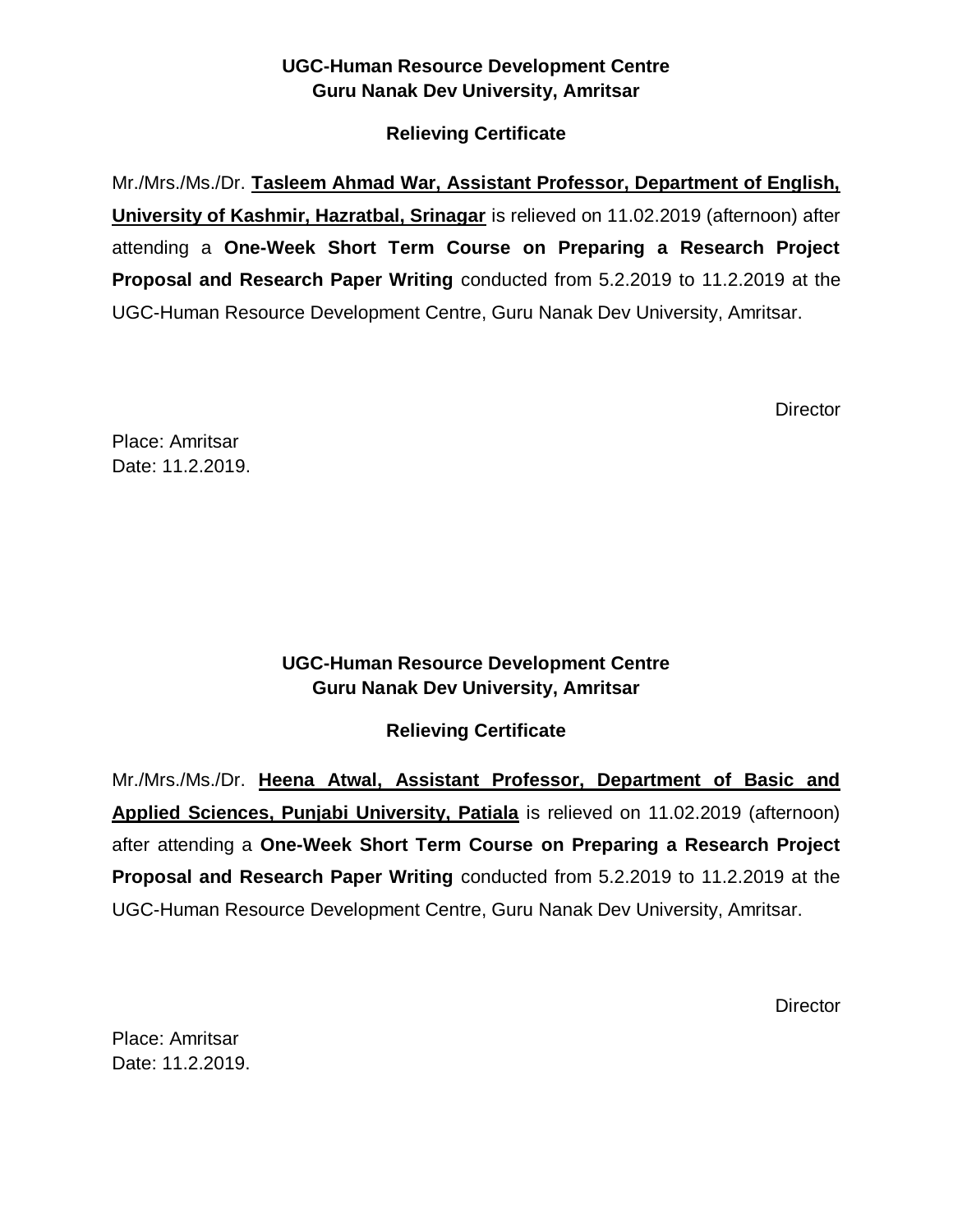### **Relieving Certificate**

Mr./Mrs./Ms./Dr. **Maman Paul, Assistant Professor, Deptt. of Physiotherapy, Guru Nanak Dev University, Amritsar** is relieved on 11.02.2019 (afternoon) after attending a **One-Week Short Term Course on Preparing a Research Project Proposal and Research Paper Writing** conducted from 5.2.2019 to 11.2.2019 at the UGC-Human Resource Development Centre, Guru Nanak Dev University, Amritsar.

**Director** 

Place: Amritsar Date: 11.2.2019.

### **UGC-Human Resource Development Centre Guru Nanak Dev University, Amritsar**

### **Relieving Certificate**

Mr./Mrs./Ms./Dr. **Randeep Kaur, Assistant Professor (Economics), Trai Shatabdi GGS Khalsa College, Amritsar** is relieved on 11.02.2019 (afternoon) after attending a **One-Week Short Term Course on Preparing a Research Project Proposal and Research Paper Writing** conducted from 5.2.2019 to 11.2.2019 at the UGC-Human Resource Development Centre, Guru Nanak Dev University, Amritsar.

**Director**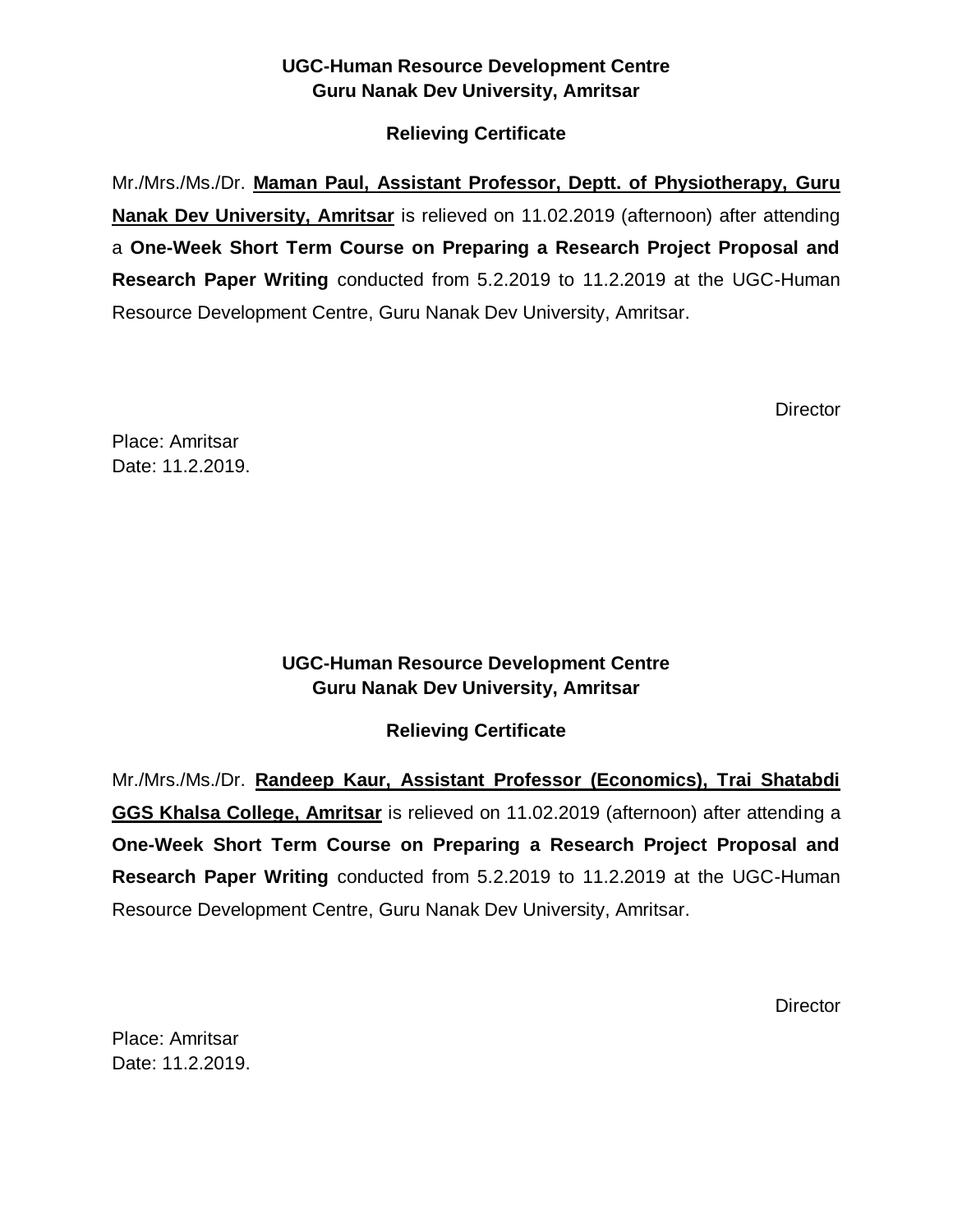#### **Relieving Certificate**

Mr./Mrs./Ms./Dr. **Shinde Nitin, Assistant Professor (Zoology), K.J. Somaiya College of Arts, Commerce & Science, Mohanirajnagar, Kopargaon, Distt. Ahmednagar, Maharashtra** is relieved on 11.02.2019 (afternoon) after attending a **One-Week Short Term Course on Preparing a Research Project Proposal and Research Paper Writing** conducted from 5.2.2019 to 11.2.2019 at the UGC-Human Resource Development Centre, Guru Nanak Dev University, Amritsar.

**Director** 

Place: Amritsar Date: 11.2.2019.

### **UGC-Human Resource Development Centre Guru Nanak Dev University, Amritsar**

### **Relieving Certificate**

Mr./Mrs./Ms./Dr. **Deepak Gaikwad, Assistant Professor (Zoology), Rajarshi Shahu College, Pathri, Tq. Phulambri, Distt. Aurangabad, Maharashtra** is relieved on 11.02.2019 (afternoon) after attending a **One-Week Short Term Course on Preparing a Research Project Proposal and Research Paper Writing** conducted from 5.2.2019 to 11.2.2019 at the UGC-Human Resource Development Centre, Guru Nanak Dev University, Amritsar.

**Director**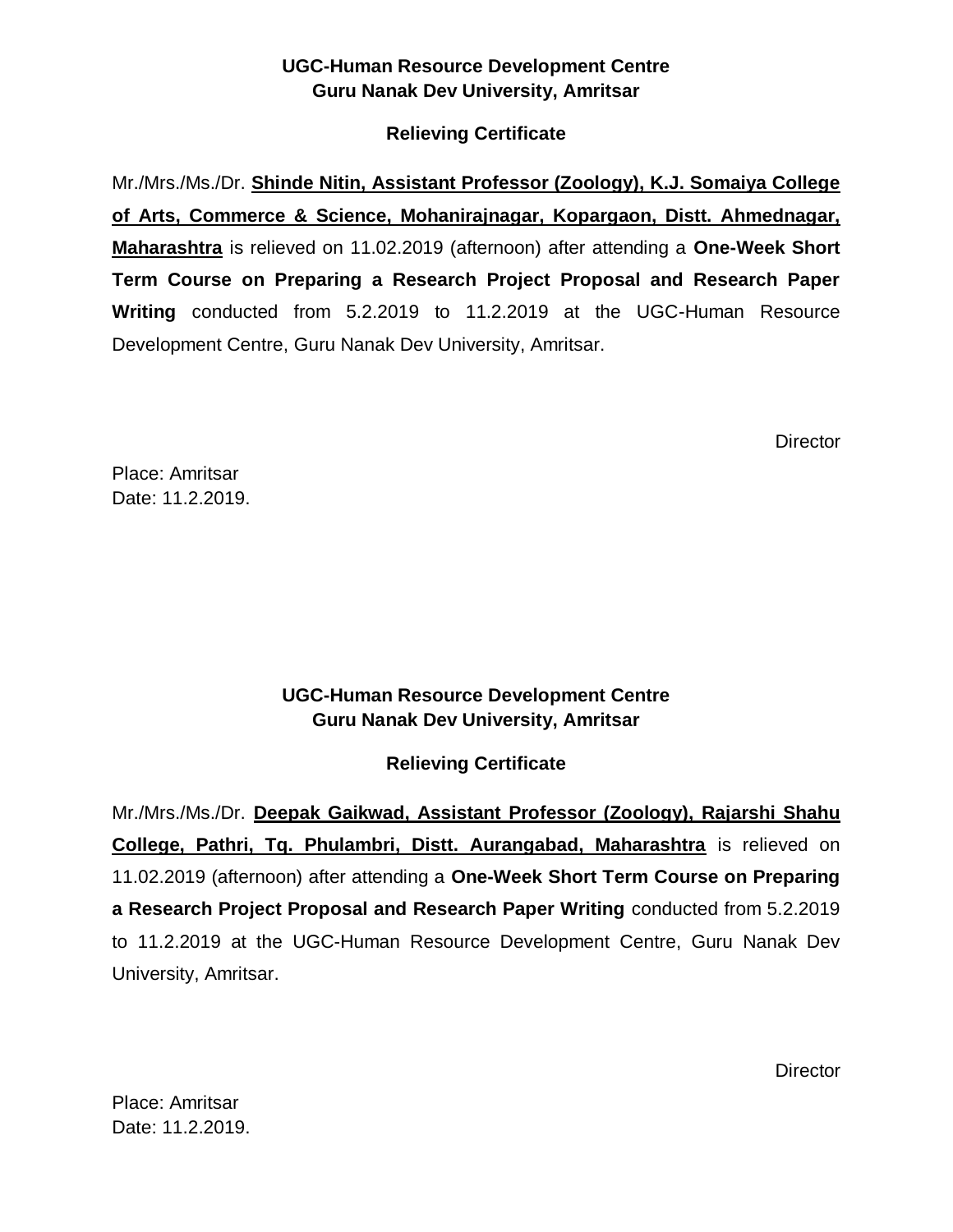### **Relieving Certificate**

Mr./Mrs./Ms./Dr. **Parvati T. Soneji, Assistant Professor (Accountancy), Chetana's H.S. College of Commerce & Economics, Bandra East, Mumbai** is relieved on 11.02.2019 (afternoon) after attending a **One-Week Short Term Course on Preparing a Research Project Proposal and Research Paper Writing** conducted from 5.2.2019 to 11.2.2019 at the UGC-Human Resource Development Centre, Guru Nanak Dev University, Amritsar.

**Director** 

Place: Amritsar Date: 11.2.2019.

### **UGC-Human Resource Development Centre Guru Nanak Dev University, Amritsar**

### **Relieving Certificate**

Mr./Mrs./Ms./Dr. **Sunita P. Chaudhari, Assistant Professor (Social Work), DNCVP's LMC College of Social Work, Jalgaon, Maharashtra** is relieved on 11.02.2019 (afternoon) after attending a **One-Week Short Term Course on Preparing a Research Project Proposal and Research Paper Writing** conducted from 5.2.2019 to 11.2.2019 at the UGC-Human Resource Development Centre, Guru Nanak Dev University, Amritsar.

**Director**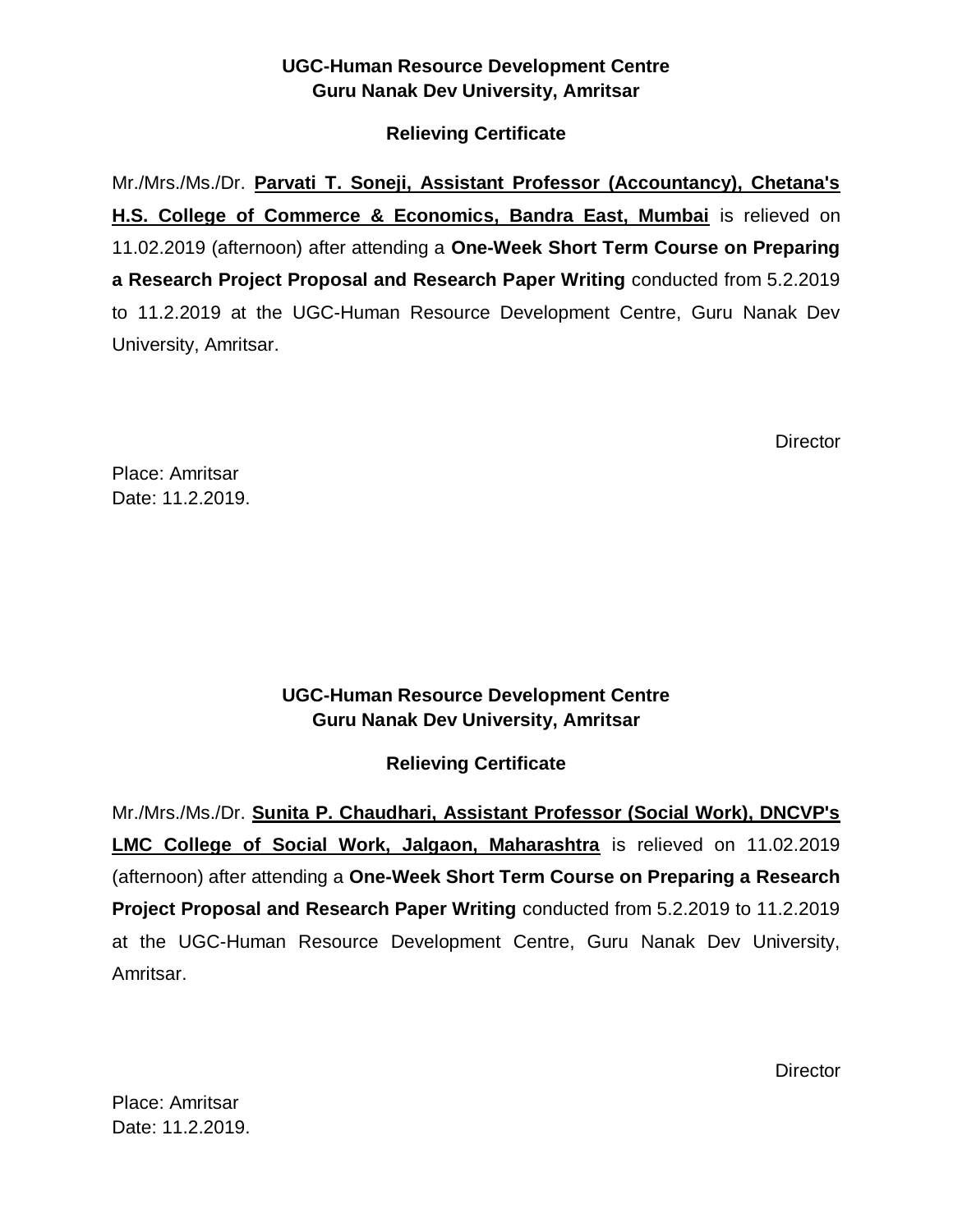### **Relieving Certificate**

Mr./Mrs./Ms./Dr. **Kalpana, Assistant Professor (Psychology), DNCVP's LMC College of Social Work, Jalgaon, Maharashtra** is relieved on 11.02.2019 (afternoon) after attending a **One-Week Short Term Course on Preparing a Research Project Proposal and Research Paper Writing** conducted from 5.2.2019 to 11.2.2019 at the UGC-Human Resource Development Centre, Guru Nanak Dev University, Amritsar.

**Director** 

Place: Amritsar Date: 11.2.2019.

### **UGC-Human Resource Development Centre Guru Nanak Dev University, Amritsar**

### **Relieving Certificate**

Mr./Mrs./Ms./Dr. **Bharti, Assistant Professor (Social Work), DNCVP's LMC College of Social Work, Jalgaon, Maharashtra** is relieved on 11.02.2019 (afternoon) after attending a **One-Week Short Term Course on Preparing a Research Project Proposal and Research Paper Writing** conducted from 5.2.2019 to 11.2.2019 at the UGC-Human Resource Development Centre, Guru Nanak Dev University, Amritsar.

**Director**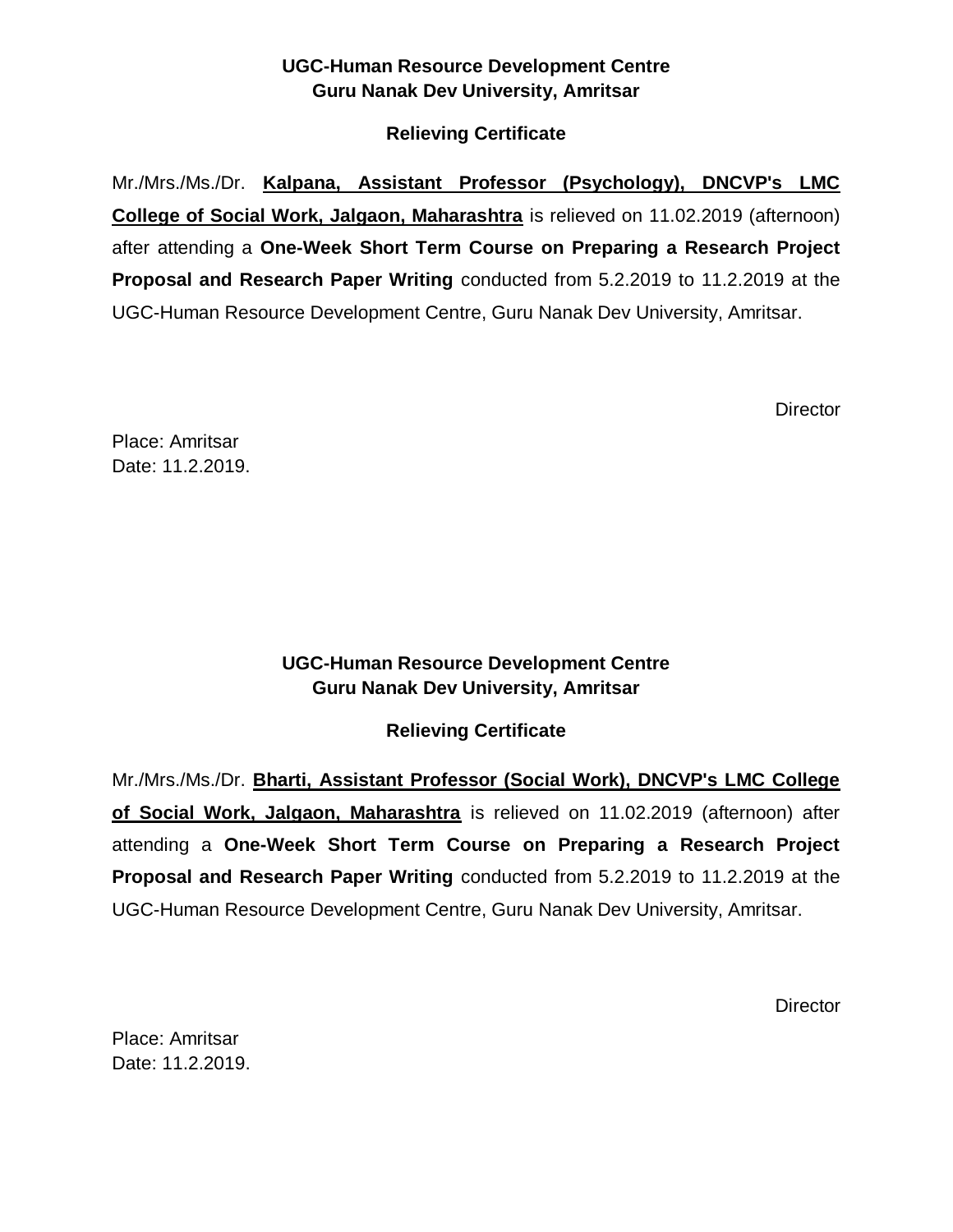#### **Relieving Certificate**

Mr./Mrs./Ms./Dr. **Neelam Tikkha, Assistant Professor (English), Mahila Mahavidyalaya, Nandawan, Nagpur, Maharashtra** is relieved on 11.02.2019 (afternoon) after attending a **One-Week Short Term Course on Preparing a Research Project Proposal and Research Paper Writing** conducted from 5.2.2019 to 11.2.2019 at the UGC-Human Resource Development Centre, Guru Nanak Dev University, Amritsar.

**Director** 

Place: Amritsar Date: 11.2.2019.

### **UGC-Human Resource Development Centre Guru Nanak Dev University, Amritsar**

### **Relieving Certificate**

Mr./Mrs./Ms./Dr. **Amandeep Singh, Assistant Professor, Deptt. of Physical Education (T), Guru Nanak Dev University, Amritsar** is relieved on 11.02.2019 (afternoon) after attending a **One-Week Short Term Course on Preparing a Research Project Proposal and Research Paper Writing** conducted from 5.2.2019 to 11.2.2019 at the UGC-Human Resource Development Centre, Guru Nanak Dev University, Amritsar.

**Director**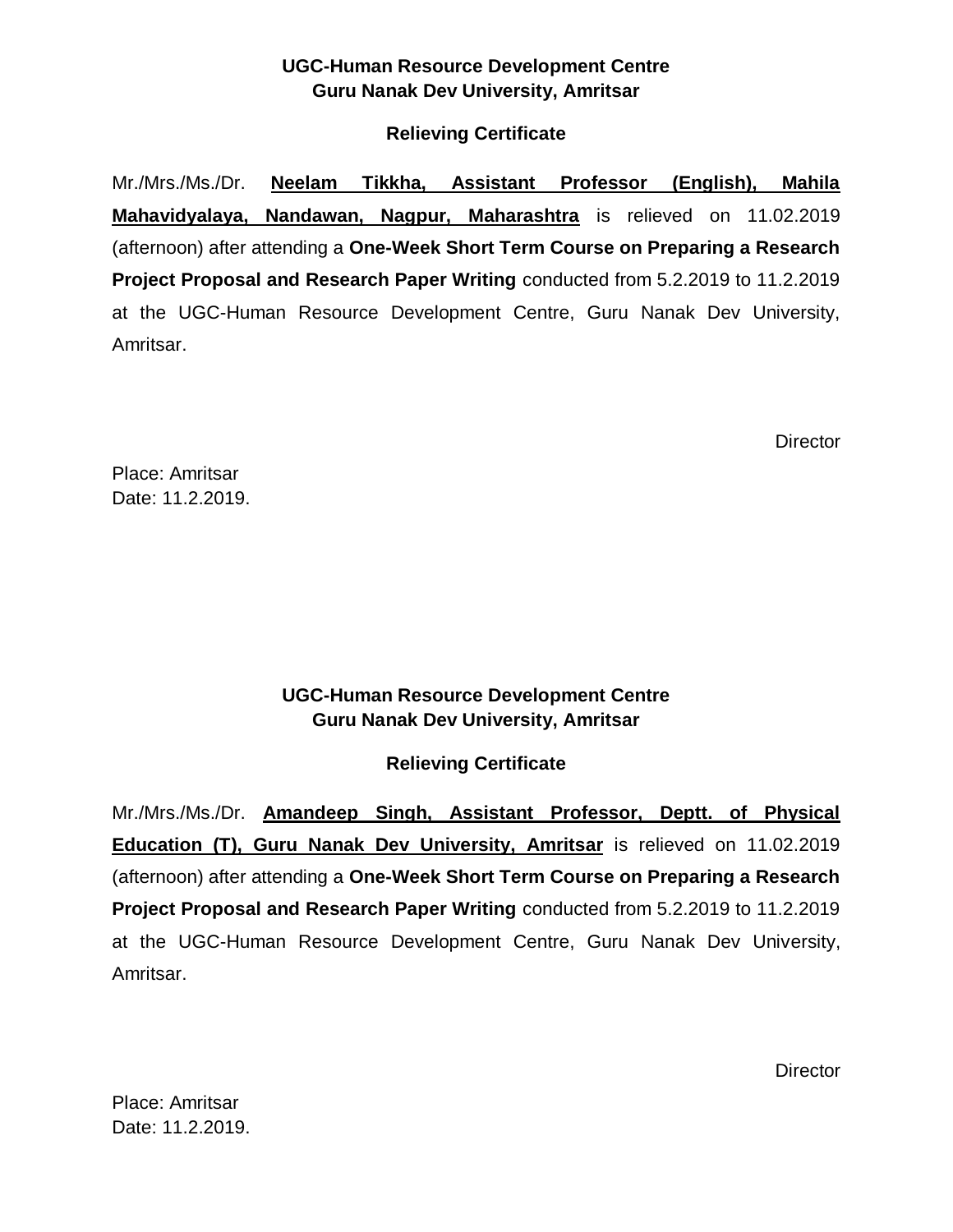### **Relieving Certificate**

Mr./Mrs./Ms./Dr. **Dinesh Kumar, Assistant Professor (Law), Department of Laws, Panjab University, Chandigarh** is relieved on 11.02.2019 (afternoon) after attending a **One-Week Short Term Course on Preparing a Research Project Proposal and Research Paper Writing** conducted from 5.2.2019 to 11.2.2019 at the UGC-Human Resource Development Centre, Guru Nanak Dev University, Amritsar.

**Director** 

Place: Amritsar Date: 11.2.2019.

### **UGC-Human Resource Development Centre Guru Nanak Dev University, Amritsar**

### **Relieving Certificate**

Mr./Mrs./Ms./Dr. **Inderjit kaur, Assistant Professor (Political Science), P.T.M. Arya College, Nurmahal, Distt. Jalandhar** is relieved on 11.02.2019 (afternoon) after attending a **One-Week Short Term Course on Preparing a Research Project Proposal and Research Paper Writing** conducted from 5.2.2019 to 11.2.2019 at the UGC-Human Resource Development Centre, Guru Nanak Dev University, Amritsar.

**Director**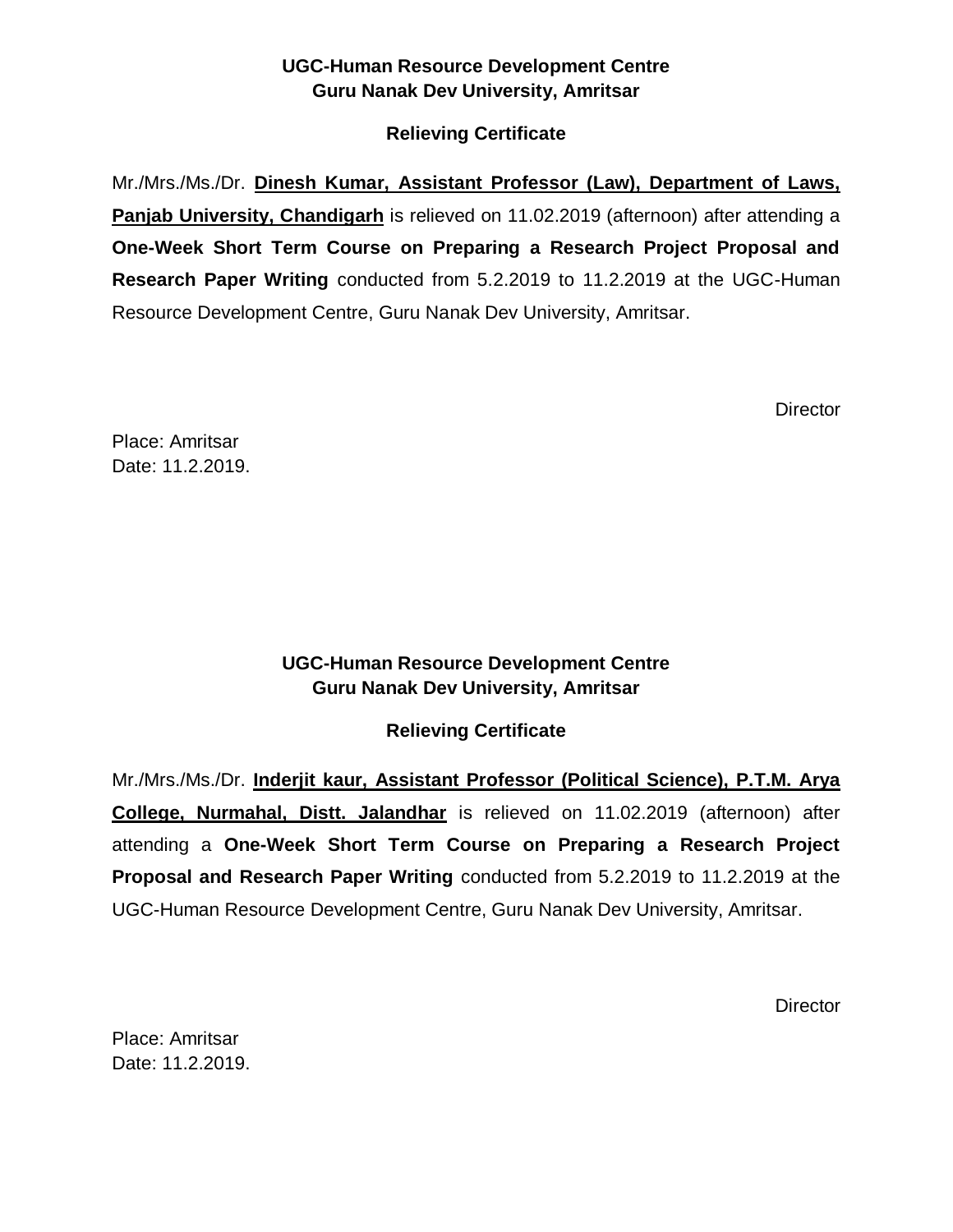### **Relieving Certificate**

Mr./Mrs./Ms./Dr. **Satinder Kaur, Assistant Professor (Computer Sc. & Engg.), Guru Nanak Dev University Regional Campus, Sathiala, Distt. Amritsar** is relieved on 11.02.2019 (afternoon) after attending a **One-Week Short Term Course on Preparing a Research Project Proposal and Research Paper Writing** conducted from 5.2.2019 to 11.2.2019 at the UGC-Human Resource Development Centre, Guru Nanak Dev University, Amritsar.

**Director** 

Place: Amritsar Date: 11.2.2019.

### **UGC-Human Resource Development Centre Guru Nanak Dev University, Amritsar**

## **Relieving Certificate**

Mr./Mrs./Ms./Dr. **Gurpreet Singh Brar, Assistant Professor (Political Science), Deptt. of Distance Education, Punjabi University, Patiala** is relieved on 11.02.2019 (afternoon) after attending a **One-Week Short Term Course on Preparing a Research Project Proposal and Research Paper Writing** conducted from 5.2.2019 to 11.2.2019 at the UGC-Human Resource Development Centre, Guru Nanak Dev University, Amritsar.

**Director**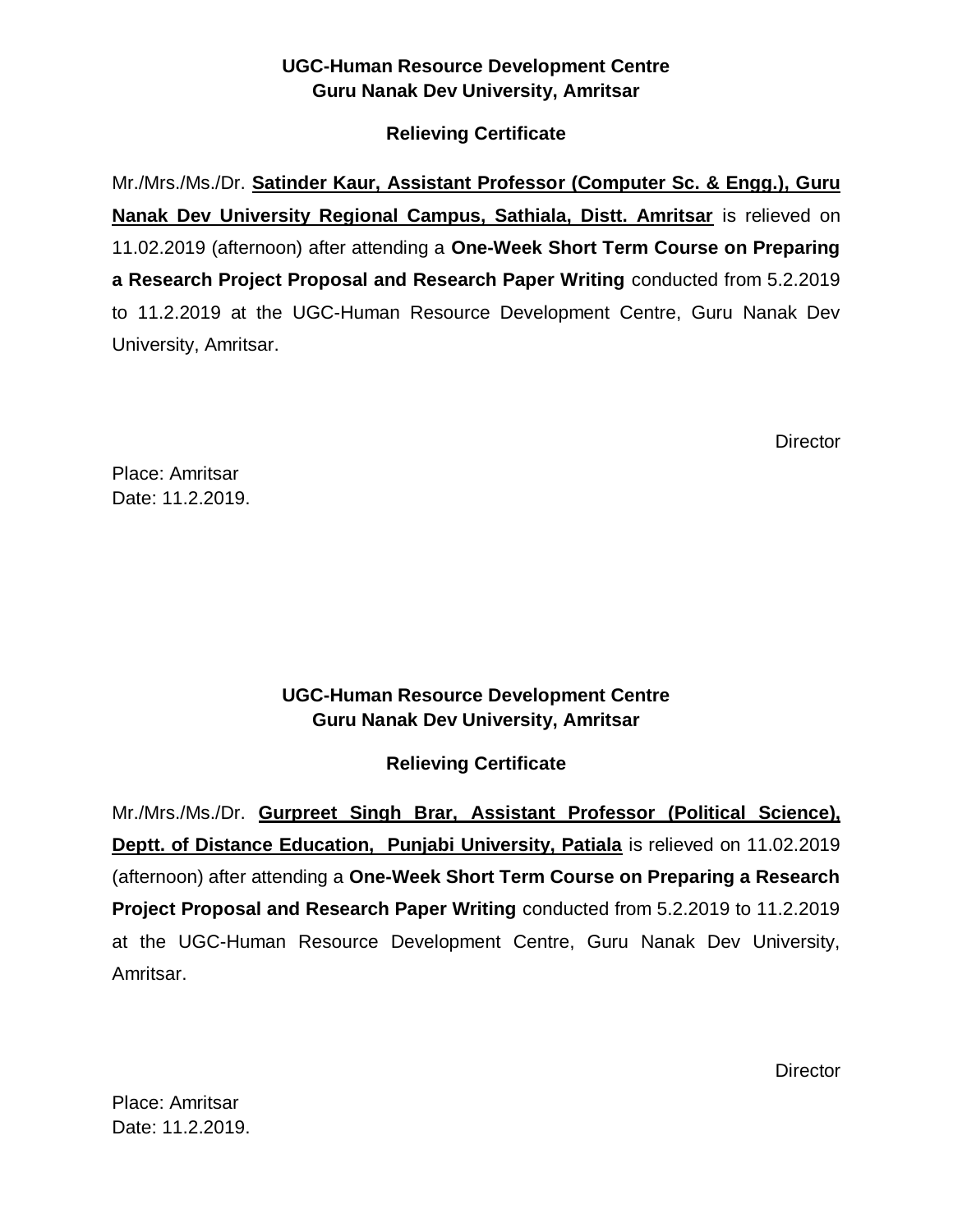### **Relieving Certificate**

Mr./Mrs./Ms./Dr. **Richa Saini, Assistant Professor (Physics), Kanya Gurukul Campus, Jwalapur, Haridwar** is relieved on 11.02.2019 (afternoon) after attending a **One-Week Short Term Course on Preparing a Research Project Proposal and Research Paper Writing** conducted from 5.2.2019 to 11.2.2019 at the UGC-Human Resource Development Centre, Guru Nanak Dev University, Amritsar.

**Director** 

Place: Amritsar Date: 11.2.2019.

### **UGC-Human Resource Development Centre Guru Nanak Dev University, Amritsar**

### **Relieving Certificate**

Mr./Mrs./Ms./Dr. **Urmila Sharma, Assistant Professor (Geography), Ahir College, Nai Wali Chowk, Distt. Rewari, Haryana** is relieved on 11.02.2019 (afternoon) after attending a **One-Week Short Term Course on Preparing a Research Project Proposal and Research Paper Writing** conducted from 5.2.2019 to 11.2.2019 at the UGC-Human Resource Development Centre, Guru Nanak Dev University, Amritsar.

**Director**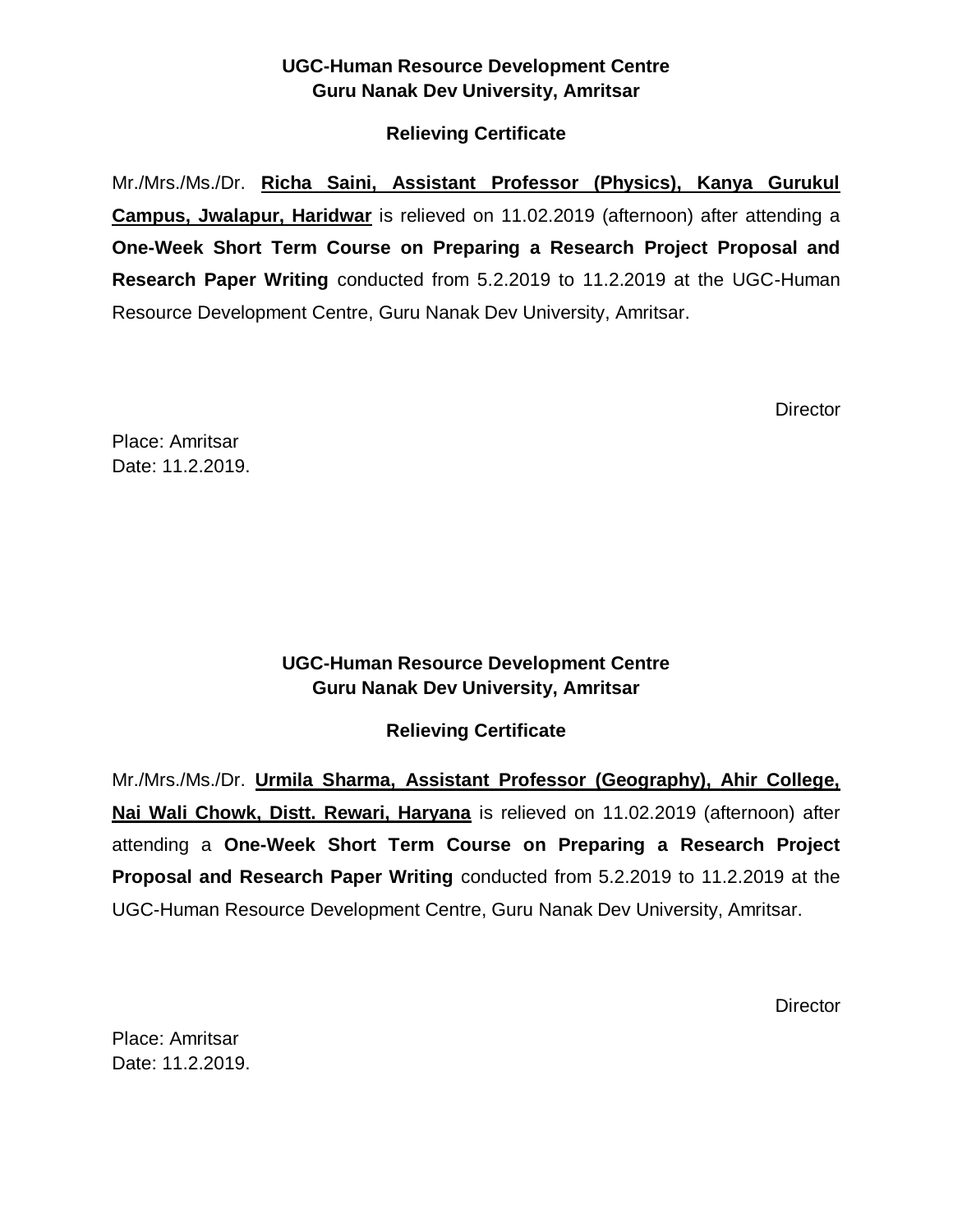### **Relieving Certificate**

Mr./Mrs./Ms./Dr. **Renu Bala, Assistant Professor (Political Science), Majha College for Women, Tarn Taran** is relieved on 11.02.2019 (afternoon) after attending a **One-Week Short Term Course on Preparing a Research Project Proposal and Research Paper Writing** conducted from 5.2.2019 to 11.2.2019 at the UGC-Human Resource Development Centre, Guru Nanak Dev University, Amritsar.

**Director** 

Place: Amritsar Date: 11.2.2019.

### **UGC-Human Resource Development Centre Guru Nanak Dev University, Amritsar**

### **Relieving Certificate**

Mr./Mrs./Ms./Dr. **Bthika Mandal, Assistant Professor (Drama), Drama Department, Rabindra Bharati University. Kolkata** is relieved on 11.02.2019 (afternoon) after attending a **One-Week Short Term Course on Preparing a Research Project Proposal and Research Paper Writing** conducted from 5.2.2019 to 11.2.2019 at the UGC-Human Resource Development Centre, Guru Nanak Dev University, Amritsar.

**Director**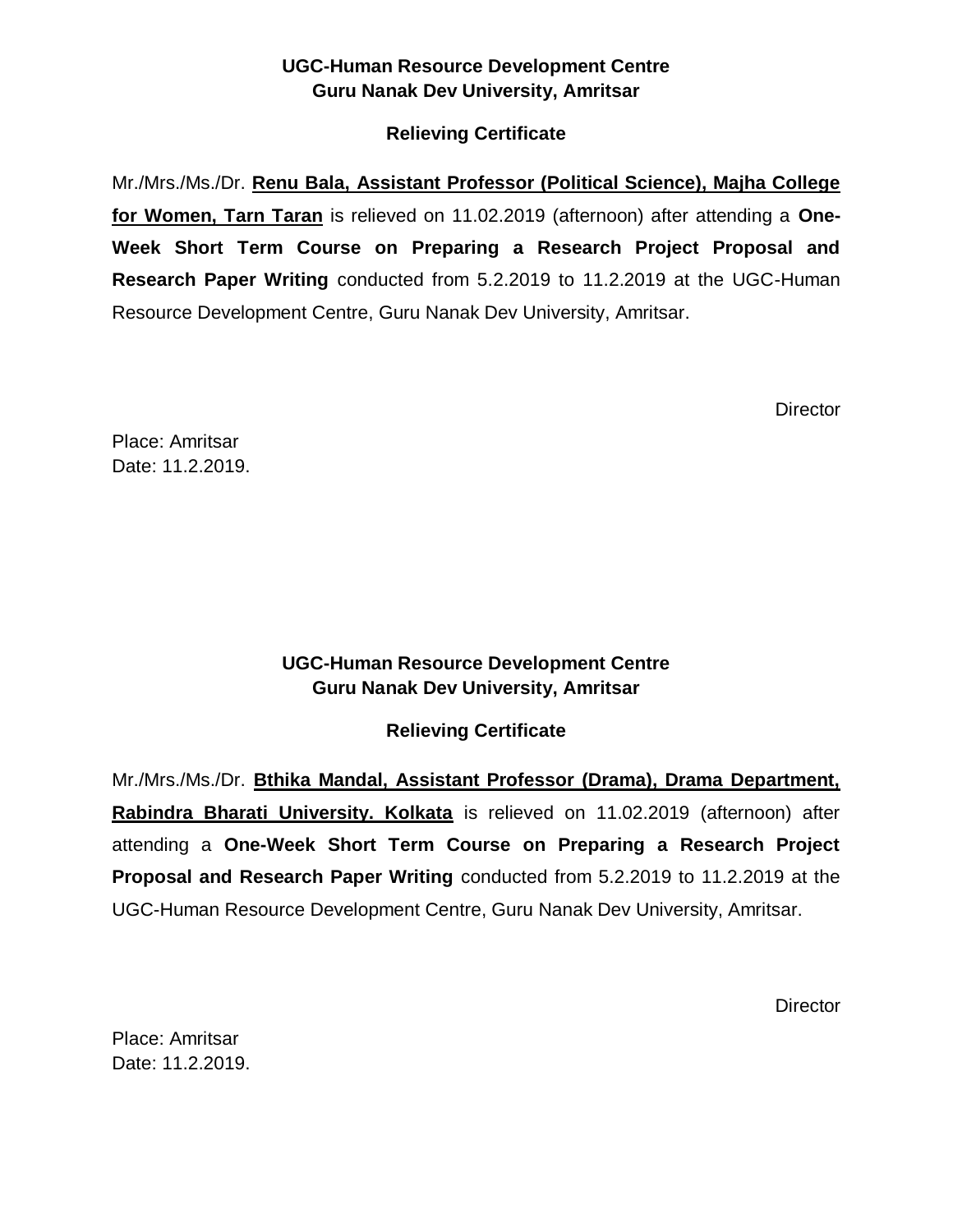#### **Relieving Certificate**

Mr./Mrs./Ms./Dr. **Gurjit Singh, Assistant Professor (Management), Baba Ajay Singh Khalsa College, Gurdas Nangal, Distt. Gurdaspur** is relieved on 11.02.2019 (afternoon) after attending a **One-Week Short Term Course on Preparing a Research Project Proposal and Research Paper Writing** conducted from 5.2.2019 to 11.2.2019 at the UGC-Human Resource Development Centre, Guru Nanak Dev University, Amritsar.

**Director** 

Place: Amritsar Date: 11.2.2019.

### **UGC-Human Resource Development Centre Guru Nanak Dev University, Amritsar**

### **Relieving Certificate**

Mr./Mrs./Ms./Dr. **Kanwaljit Kaur, Principal (Hindi), Tagore College of Education, Fatehgarh Korotana, Moga** is relieved on 11.02.2019 (afternoon) after attending a **One-Week Short Term Course on Preparing a Research Project Proposal and Research Paper Writing** conducted from 5.2.2019 to 11.2.2019 at the UGC-Human Resource Development Centre, Guru Nanak Dev University, Amritsar.

**Director**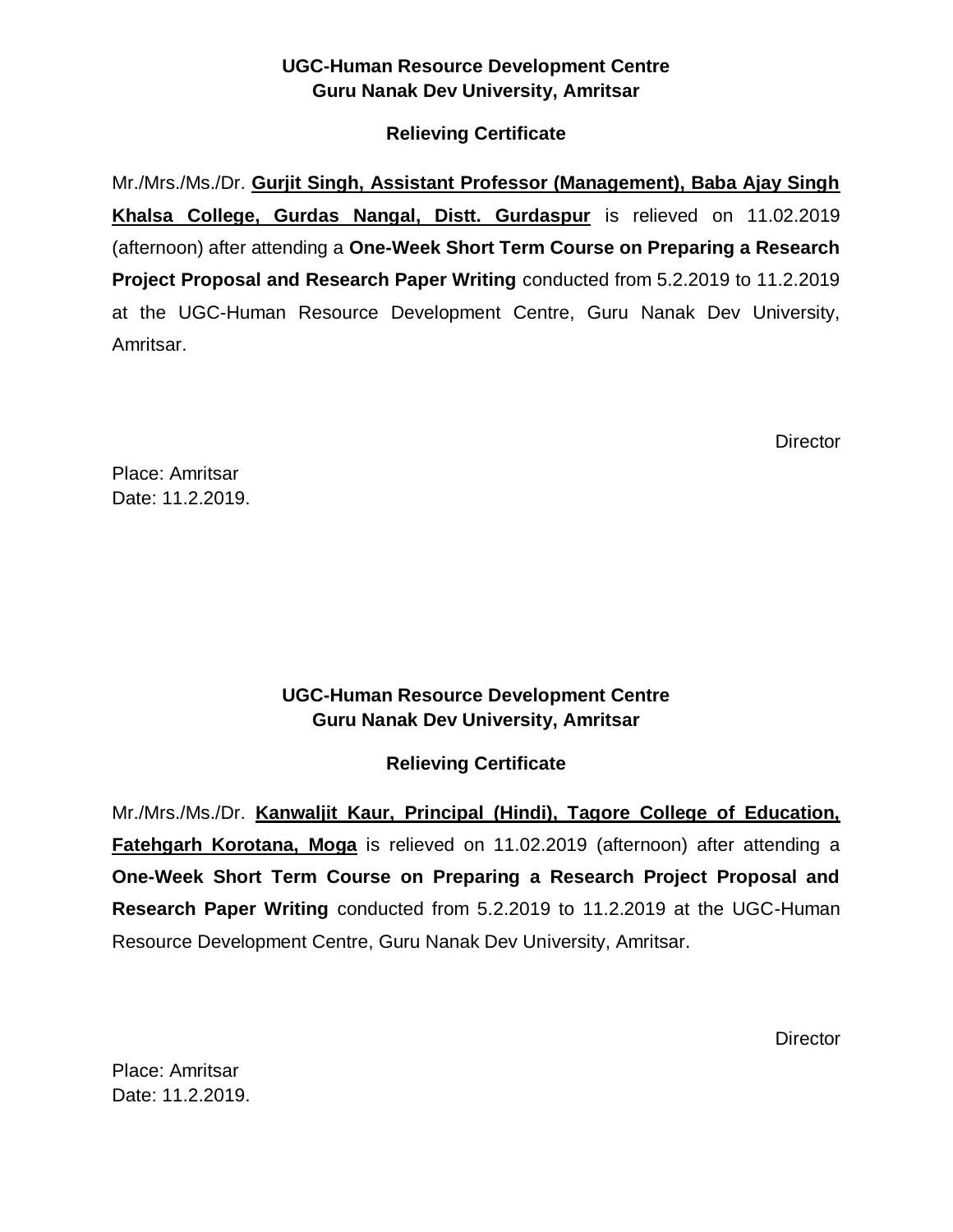#### **Relieving Certificate**

Mr./Mrs./Ms./Dr. **Sonu Kumar, Research Scholar, Deptt. of Chemistry, Gurukul Kangri Vishwavidyalaya, Haridwar** is relieved on 11.02.2019 (afternoon) after attending a **One-Week Short Term Course on Preparing a Research Project Proposal and Research Paper Writing** conducted from 5.2.2019 to 11.2.2019 at the UGC-Human Resource Development Centre, Guru Nanak Dev University, Amritsar.

**Director**